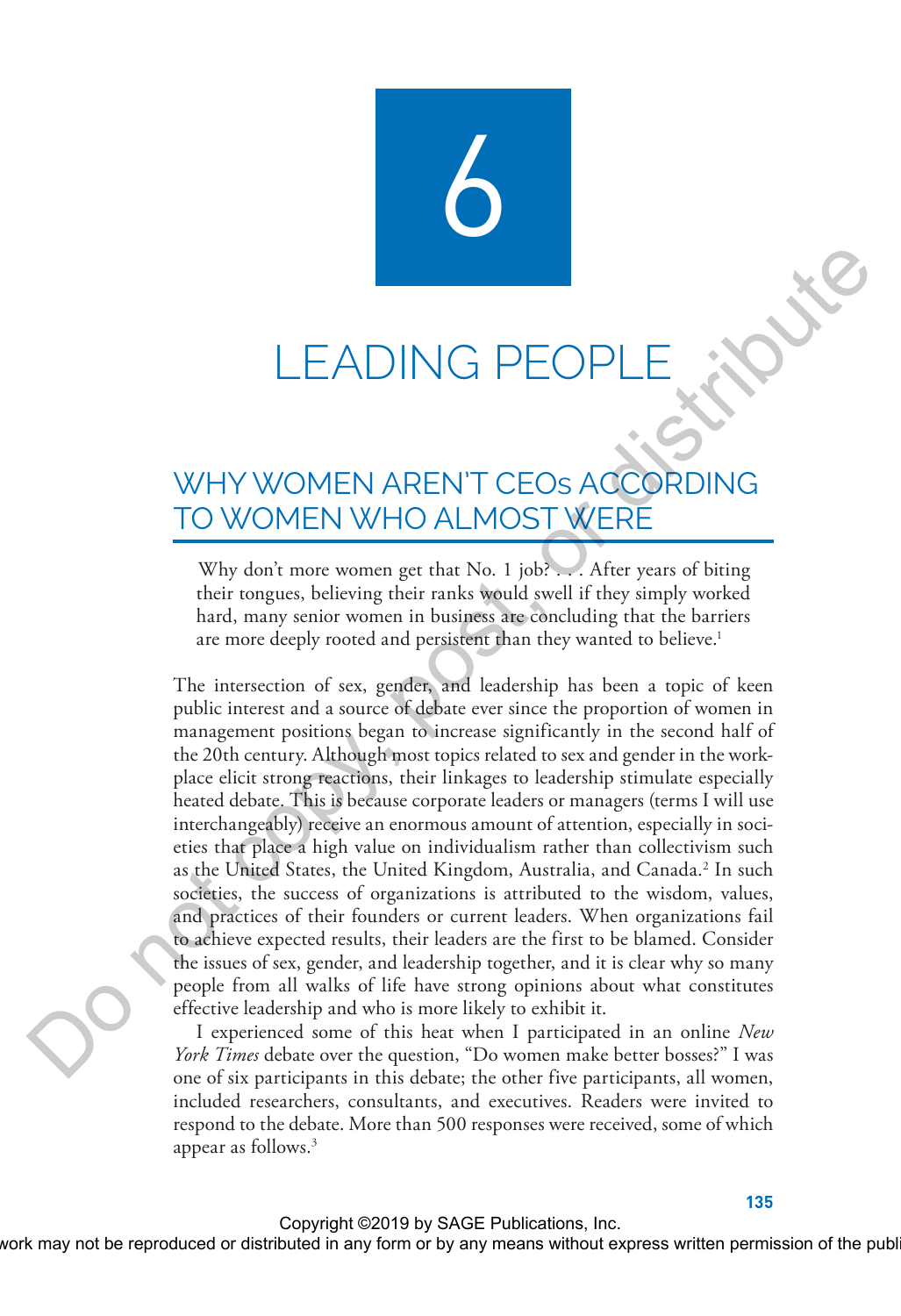Several themes emerged in the responses. One theme was criticism of the composition of the debate panel. The panel was alternatively disparaged as "five females and one guy who wants to make his wife happy" (not knowing that my wife, Laura Graves, is also my coauthor on two chapters in this book as well as numerous other publications), "five women and one man who was formerly the Chair of the Women in Management Division of the Academy of Management" (implying that this credential provided a good basis to discredit anything I had to say), and "five women and one boomer man" (presumably after seeing my Web page photo).

Respondents tended to take strong positions on the question that was posed, writing passionately about their own experiences pro and con with female bosses, male bosses, or both. They also tended to draw conclusions about what all male bosses and all female bosses are like.

Some respondents argued that female bosses are inferior to male bosses:

I can't understand them, (so) how can I work for them?

No! As a female, I'll take the male egos any day. At least you know what to expect from a guy. Men are more level tempered. They lay it on the line. Women are egotistical BIT . . . es.

From my humble experience and that of virtually all of my business associates, women managers are more ruthless, more arbitrary, less compassionate, more sociopathic, and tend to be less knowledgeable and less involved in whatever they are doing. It seems to be all about climbing the ladder. From the rest may not be reproduced or distribution of the Academic Division of the Academic properties any the rest rest produced in a subject of the section of the section of the publisher. This conclusion of the publis

Other respondents argued that female bosses are superior to male bosses:

In my experience, women make better bosses. Generally, they do not have that asinine alpha male schoolyard crap baggage.

Women make better leaders when given the chance and not only lately.

As far as I can tell, women are better than men at just about anything.

A few respondents took a more neutral position on the question:

Women are no better or worse than men in general. There are only good managers and bad managers.

I have had good and bad experiences with both sexes. It completely depends upon the individual and not the sex.

Still other respondents argued that both male and female bosses leave a lot to be desired: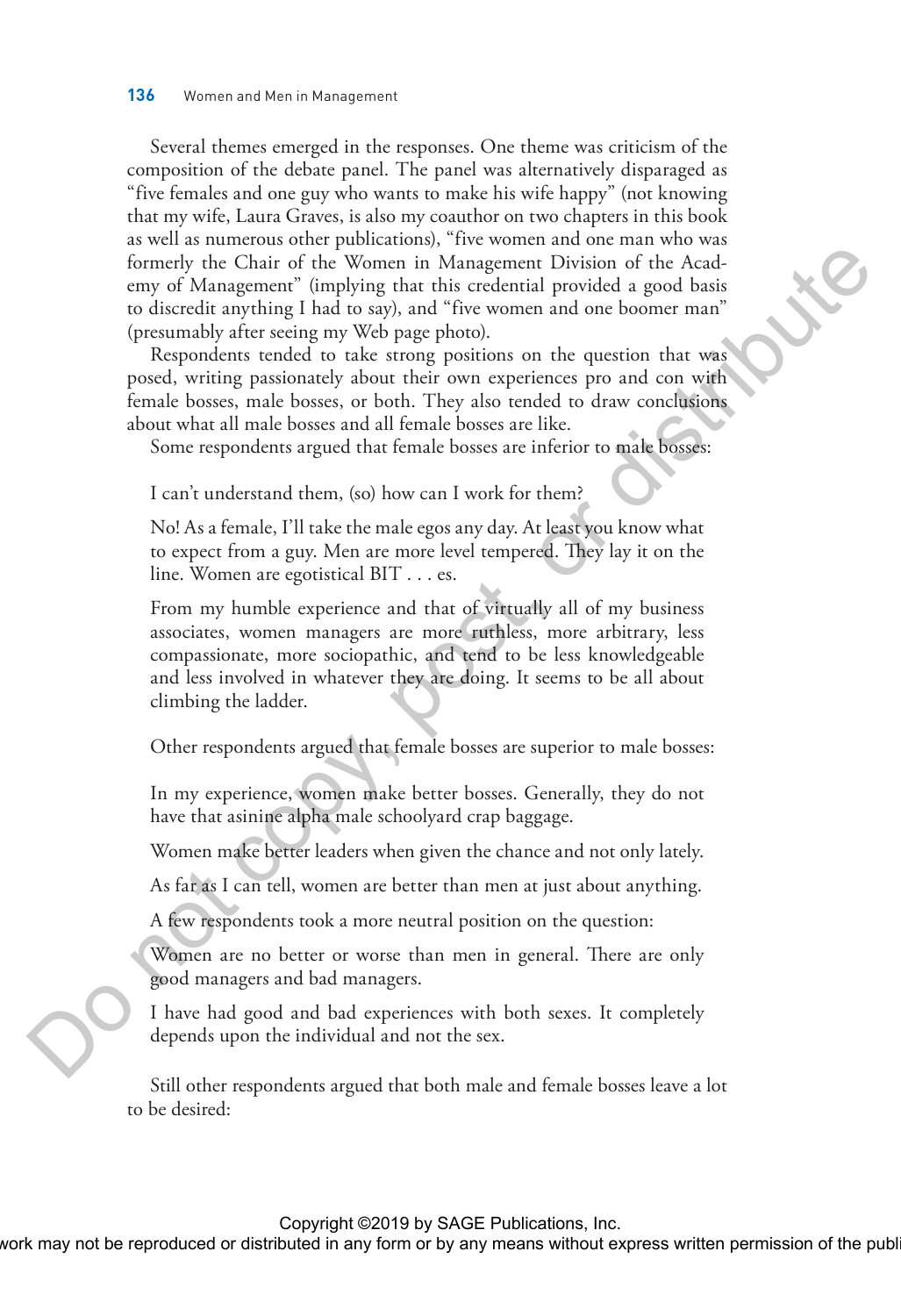I have had two female bosses. Both were dishonest and manipulative. . . . The male bosses I had were merely incompetent.

All bosses suck. This is a trick question.

As the online debate continued among readers, it turned on itself as some women criticized what they perceived as a sexist or clueless tone exhibited in many of the previous comments from men:

The vitriol with which so many male commentators have greeted this (debate) demonstrates well the obstacles that women still face in the workplace.

The outpouring of "women make the most inferior, back-stabbing, emotional, menopausal, passive-aggressive, ineffectual, lazy bosses" or "have a family" sentiment in these comments is a pretty stark picture of how overt sexism is still alive and acceptable today.

As I said, this is a heated topic!

The purpose of this chapter is to offer an update from what may be called the "sex, gender, and leadership wars." Its approach is analogous to the poem, "The Blind Men and the Elephant,"4 based on a parable that originated in India in which six blind men of learning take a journey to see an elephant. The first man touches the elephant's side and concludes it is like a wall. The second holds the elephant's tusk and concludes it is like a spear. The third grips the elephant's trunk and concludes it is like a snake. The fourth feels the elephant's knee and concludes it is like a tree. The fifth grasps the elephant's ear and concludes it is like a fan. Finally, the sixth man seizes the elephant's tail and concludes it is like a rope. As the poem wraps up, the six men are heatedly debating the nature of the elephant, and none understands what the others have "seen." They obviously have different ways of seeing the elephant. Each perspective provides some information about the elephant is like, but none of the perspectives conveys a full sense of what the elephant is like. All of these perspectives need to be taken into account when considering the nature of the elephant. As the online debate continued arong readers is turned to inself as tomos<br>
worker may not be reproduced or distributed in any means were precised or distributed in the reproduced or distributed in the may make turned in t

In this spirit, the chapter examines the intersection of sex, gender, and leadership (i.e., "the elephant") from six different perspectives. First, it reviews individuals' preferences for male versus female leaders in general. Second, it compares stereotypes of leaders with gender stereotypes and examines whether leader stereotypes have changed over time. Third, it explores the linkages of major leadership theories to gender stereotypes. Fourth, it examines sex differences in leader behavior and effectiveness. Fifth, it considers glass ceilings, or barriers to the attainment of top management positions by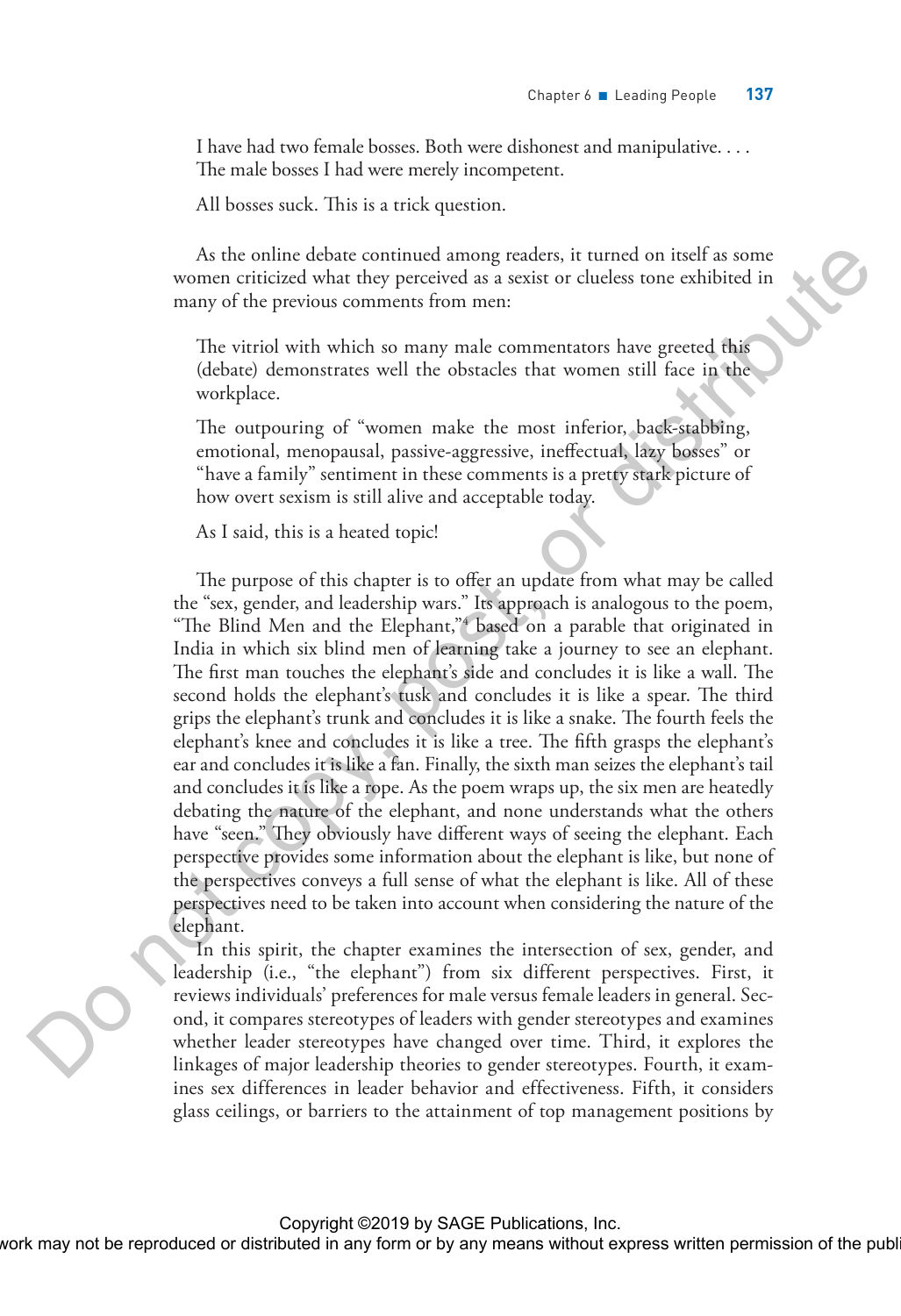women that were alluded to in the opening passage of the chapter. Finally, it considers what can be done to promote effective leadership by managers regardless of what their sex may be.5

#### LEADER PREFERENCES

Individuals' preferences for male versus female leaders in general may reflect their personal biases or experiences and influence their responses to actual leaders. Ever since the 1950s, the Gallup Organization has regularly asked random samples of adults in various countries, "If you were taking a new job and had your choice of a boss, would you prefer to work for a man or a woman?" Respondents could also state that the sex of their new boss would make no difference to them. Historically, all over the globe, people have tended to express a preference for a male boss over a female boss.<sup>6</sup>

However, according to the most recent Gallup poll results, this tendency has disappeared among American adults. A majority (55%) stated that the sex of their boss would make no difference to them, and roughly equal percentages stated that they would prefer a male boss (23%) or a female boss (21%).7

In the Gallup results, leader preferences differed according to the age of the person being asked. Overall, American adults younger than 35 preferred a female boss over a male boss by 14% when they expressed a preference. Younger respondents may have been more likely to prefer a female boss than older respondents because they had greater experience in working with women as peers in educational programs and jobs. These results suggest that a generational shift may be taking place in leader preferences toward a greater preference for female leaders. If leader preferences for younger respondents in the Gallup results are mirrored in future generations, a bias favoring female leaders could replace the bias that once favored male leaders as new entrants to the labor force progress in their careers. LEADER PREFERENT CES<br>
Inividual proferences for male versus formal density in a general may reflect their personal bisses or experiences and influence their repronses to secure<br>
leaders from the representation and the res

Leader preferences also differed according to the intersection of respondents' sex and age. Women under age 50 preferred a female boss over a male boss, whereas women 50 and older were more divided. In contrast, men 50 and older preferred a male boss over a female boss, whereas men under age 50 were more divided. The finding that younger women and older men had more clear-cut leader preferences than older women and younger men, respectively, is interesting. It suggests the potential for a clash between individuals over the linkage between sex and leadership on the basis of the combination of their own sex and age.

Further, leader preferences differed according to the intersection of employed respondents' sex and the sex of their current boss. About one-third of employed respondents stated that they have a female boss. Those with a female boss preferred a female boss over a male boss when they expressed a preference, whereas those with a male boss preferred a male boss over a female boss. Due to the increased representation of women in management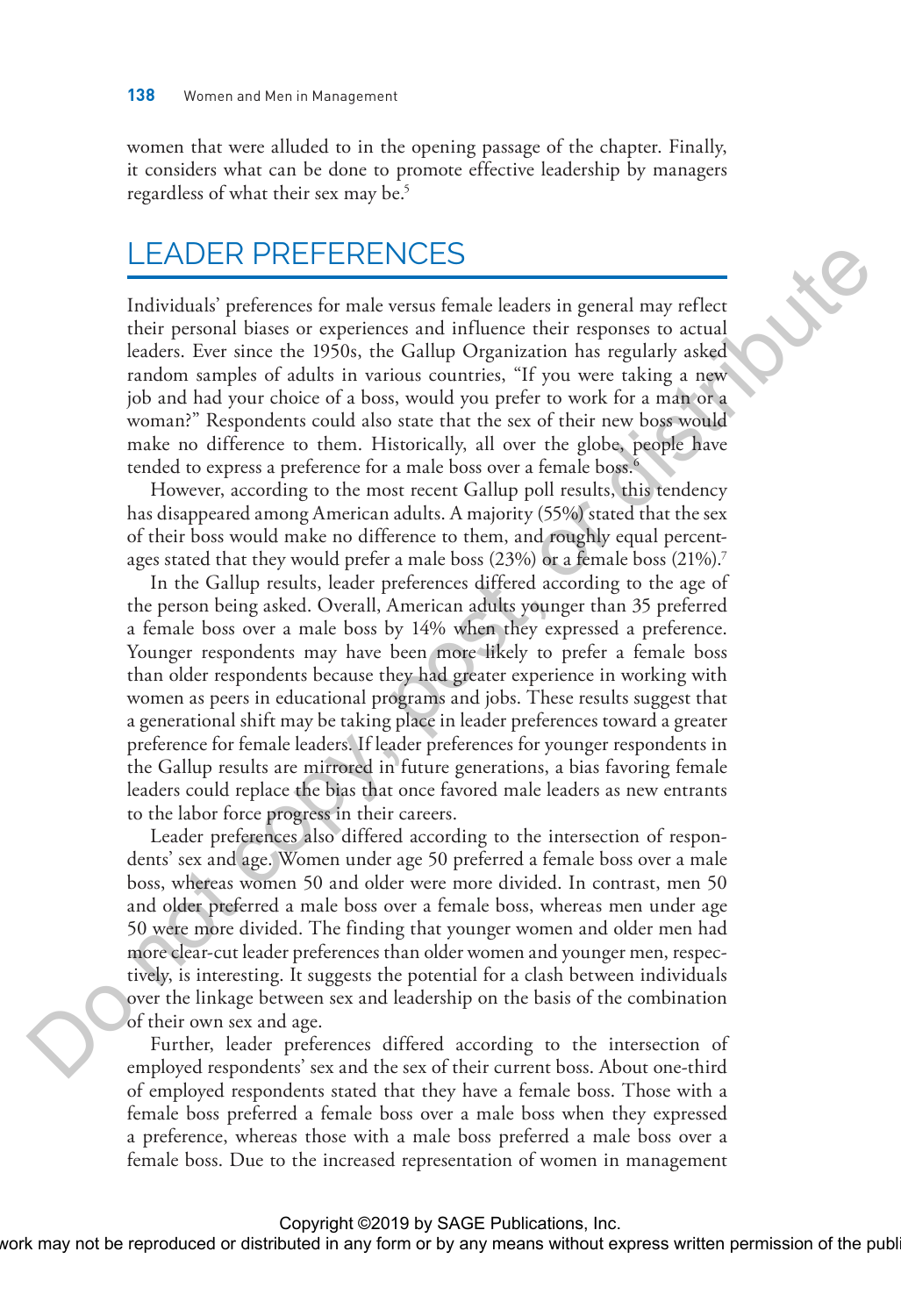over time, more employees than ever before have had a female boss. In fact, many employees have become accustomed to working for a woman, having had two or more female bosses in their careers. This trend in itself may have contributed to the shift in leader preferences over time.

Individuals' leader preferences may also be influenced by their gender identity. In a study, respondents answered the Gallup poll question and also described themselves using the Short Bem Sex-Role Inventory (BSRI). As described in Chapter 3, respondents' BSRI self-descriptions were classified as androgynous (high in masculinity and femininity), masculine (high in masculinity and low in femininity), feminine (low in masculinity and high in femininity), or undifferentiated (low in masculinity and femininity). Consistent with the Gallup results, a majority of respondents professed no preference for the sex of their hypothetical boss. When they expressed a preference, masculine respondents were more likely to prefer a male boss and feminine respondents a female boss. In contrast, respondents who were classified as androgynous or undifferentiated were less likely to express a preference. These results suggest that the preference to work for a male or female leader is a matter of both sex and gender.<sup>8</sup> Hentity. In a smooth specifically considered in the control or by any means with the relationship and the resulting or the second or the publisher. Also the state of the publisher in the state of the publisher in the stat

#### LEADER STEREOTYPES

Studies of the relationships among sex, gender stereotypes, and leader stereotypes were first conducted in the 1970s. Virginia Schein compiled a list of 92 characteristics that people commonly believe distinguish between men and women, the basis for gender stereotypes. She then asked a sample of U.S. middle managers to describe how well each of the characteristics fit women in general, men in general, or successful middle managers in general. Schein hypothesized that because the vast majority of managers were men, the managerial job would be regarded as requiring personal attributes thought to be more characteristic of men than women. In support of her hypothesis, she found that both male and female middle managers believed that a successful middle manager possessed personal characteristics that more closely matched beliefs about the characteristics of men in general than those of women in general.<sup>9</sup>

In more recent studies, U.S. women are less inclined to view management as the domain of men. They now associate the characteristics of successful managers more equally with those of women in general and men in general. A similar pattern of results is exhibited in countries with very different national cultures, such as the United Kingdom, Germany, Japan, China, Turkey, and Sweden: Both men and women believe that men are more similar to successful managers than women are, but men endorse such beliefs to a greater extent than women do. These results suggest that international beliefs about managers may be best expressed as **think manager—think male**, especially among men.<sup>10</sup>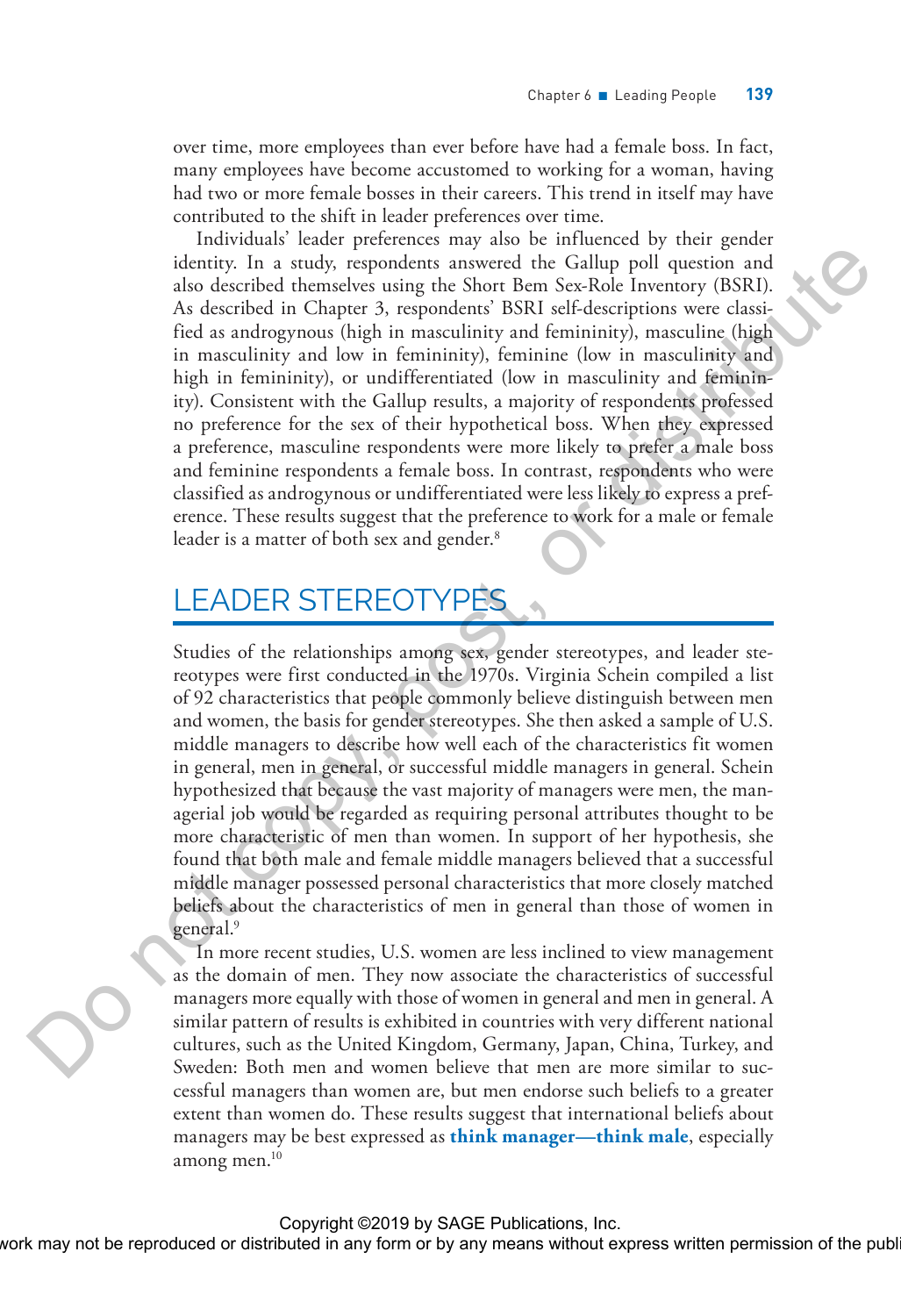Tony Butterfield (my mentor) and I have taken different approaches to the analysis of leader stereotypes in a research program that also began in the 1970s. Over time, we have periodically asked part-time MBA students in the United States, nearly all of whom work full time, and undergraduate business students to describe both themselves and a "good manager" on the BSRI. We assess individuals' self-descriptions and good-manager descriptions on both masculinity and femininity.

When we first collected data, the proportion of women in management positions in the United States was just beginning to rise. Based on this trend, we hypothesized that a good manager would be seen as possessing similarly high levels of masculine and feminine traits, an androgynous profile. However, contrary to our hypothesis, a good manager was seen as possessing predominantly masculine characteristics by a majority of respondents in all groups, including undergraduate and part-time graduate males and females. I obtained similar results in a separate study of actual managers' stereotypes of a good manager. That is, the idea of **think manager—think masculine** prevailed in these studies.<sup>11</sup>

Since then, as we have continued to assess individuals' good-manager descriptions, the new results have been essentially the same as the earlier results. Although the proportion of respondents from different groups that describe a manager as possessing predominantly masculine characteristics has declined somewhat over time, men and women still describe a good manager in predominantly masculine terms.<sup>12</sup>

Overall, in studies conducted over four decades, men and women at different career stages, including undergraduate business students preparing to enter the workplace, part-time MBA students preparing for managerial careers, and practicing managers, have described a good manager as higher in stereotypically masculine traits than stereotypically feminine traits. Further, additional evidence suggests that support for these stereotypes is strong within specific occupations such as the military ("think military leader, think masculine"<sup>13</sup>), athletics ("think athletic director, think masculine"<sup>14</sup>), and politics ("think U.S. president or senator, think masculine"15). Thus, managerial stereotypes continue to reflect the dual notions of think manager—think masculine and think manager—think male. asses individuals with distributed or distributed or distributed or distributed or distributed in the reproduced of the reproduced or distributed in any form or by any means would be a<br>surrange to represent the publisher

Are these leader stereotypes important? The answer to this question is a resounding yes. Leader and gender stereotypes put women at a distinct disadvantage by forcing them to deal with the perceived incongruity between the leader role and their gender role and thereby having their legitimacy as leaders questioned. If women conform to the female gender role by displaying predominantly feminine characteristics, they fail to meet the requirements of the leader stereotype. However, if women compete with men for leadership positions and conform to the leader role by displaying predominantly masculine characteristics, they fail to meet the requirements of the female gender role, which calls for feminine niceness and deference to the authority of men.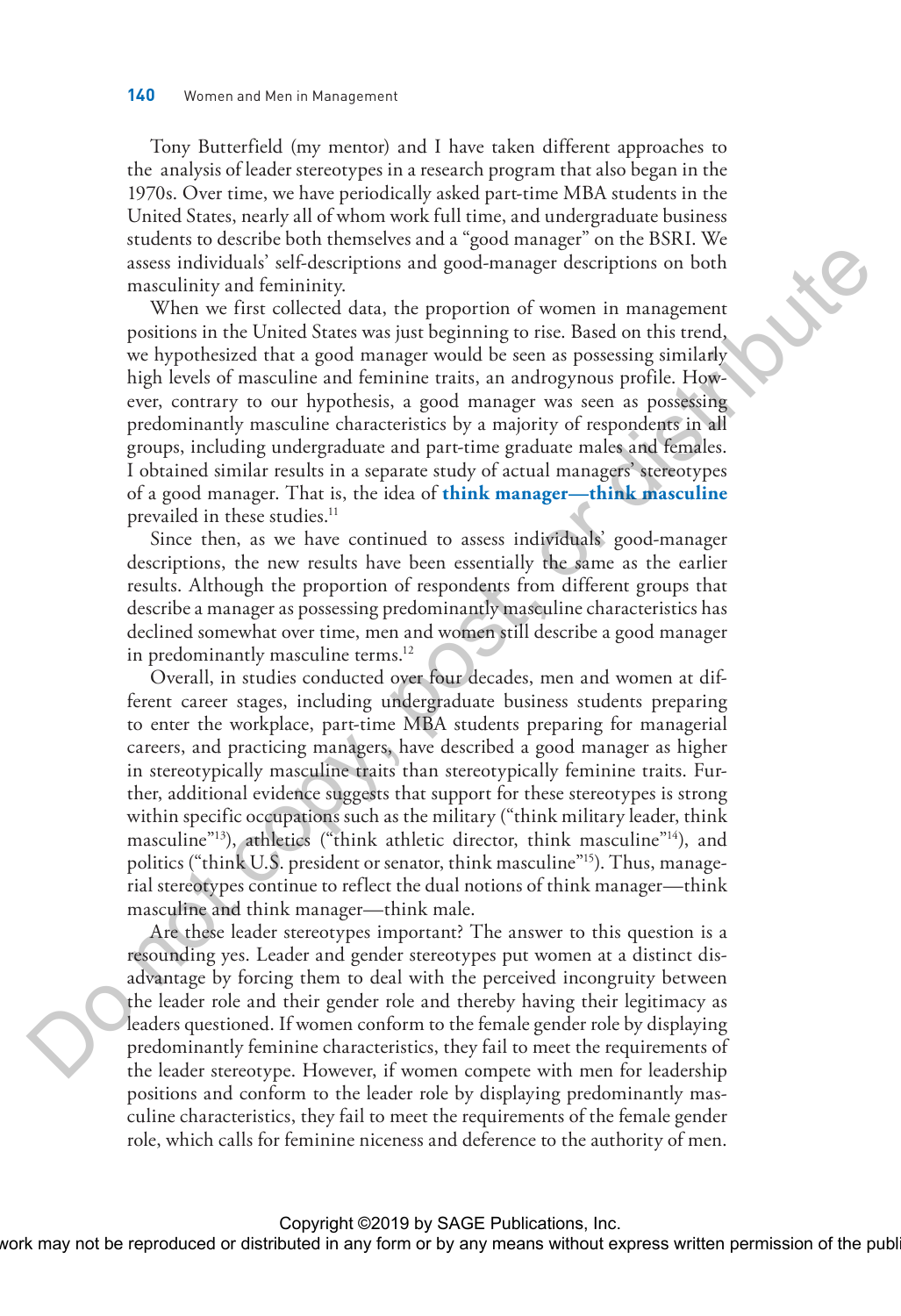In contrast, because the leader role and the male gender role are perceived as congruent, men's legitimacy as leaders is not questioned.16

As a result of the incongruity between the leader role and the female gender role, women may be less likely to see themselves as good managers than men do. Because leader stereotypes are predominantly masculine and men tend to describe themselves as higher in masculinity and lower in femininity than women do, the correspondence between self-descriptions and goodmanager descriptions has been consistently greater for men than women.<sup>17</sup>

This incongruity may affect women's pursuit of managerial careers. Women who do not see themselves as fitting the stereotype of a good manager may not develop management competencies and may be diverted from pursuing managerial careers. Those who see themselves as fitting the stereotype may be the ones who go on to graduate business programs and eventually seek managerial careers. However, when women apply for management positions, the incongruity may contribute to hostile or old-fashioned sexism directed toward women.<sup>18</sup>

When women assume leader roles, leader stereotypes may act as constraints on their behavior. Many organizations exert strong pressures on their members to conform to standards of behavior dictated by those in power. As long as men remain in the majority in top management ranks, the masculine leader stereotype is likely to prevail, and female leaders will be expected to behave like male leaders. Thus, a masculine stereotype of the good manager is self-reinforcing and inhibits the expression of femininity by women in management positions.

In addition, the mismatch between leader and gender stereotypes for women may constrain the advancement of female managers. When performance evaluations are conducted, women may receive lower ratings than men for similar levels of performance. Women may also be subjected to discrimination when decisions are made about promotions into higher leadership positions. Being competent does not ensure that a female manager will have the same amount of organizational success as her male equivalent. Barriers to women's attaining *top* management positions will be discussed at greater length later in the chapter.<sup>19</sup>

Do leader stereotypes depend on the sex composition of the management ranks? If the proportion of female managers rises more, will there be some point at which stereotypes of managers no longer agree with the masculine gender stereotype? Probably not. As discussed in Chapter 3, gender stereotypes have been generally stable over the past four decades despite considerable changes in women's and men's roles in the workplace and in society. Similarly, stereotypes of leaders have remained essentially the same despite the substantial increase in female managers during the same time period. There is little reason to believe that these stereotypes will change if even more women become managers. The upper levels of management remain a male bastion despite the overall increase in the proportion of female managers. If The results of the representation of the representation and power in the representation of the representation and produced in any form or by any means were considered permission of the mean worms."<br>This incongrating the r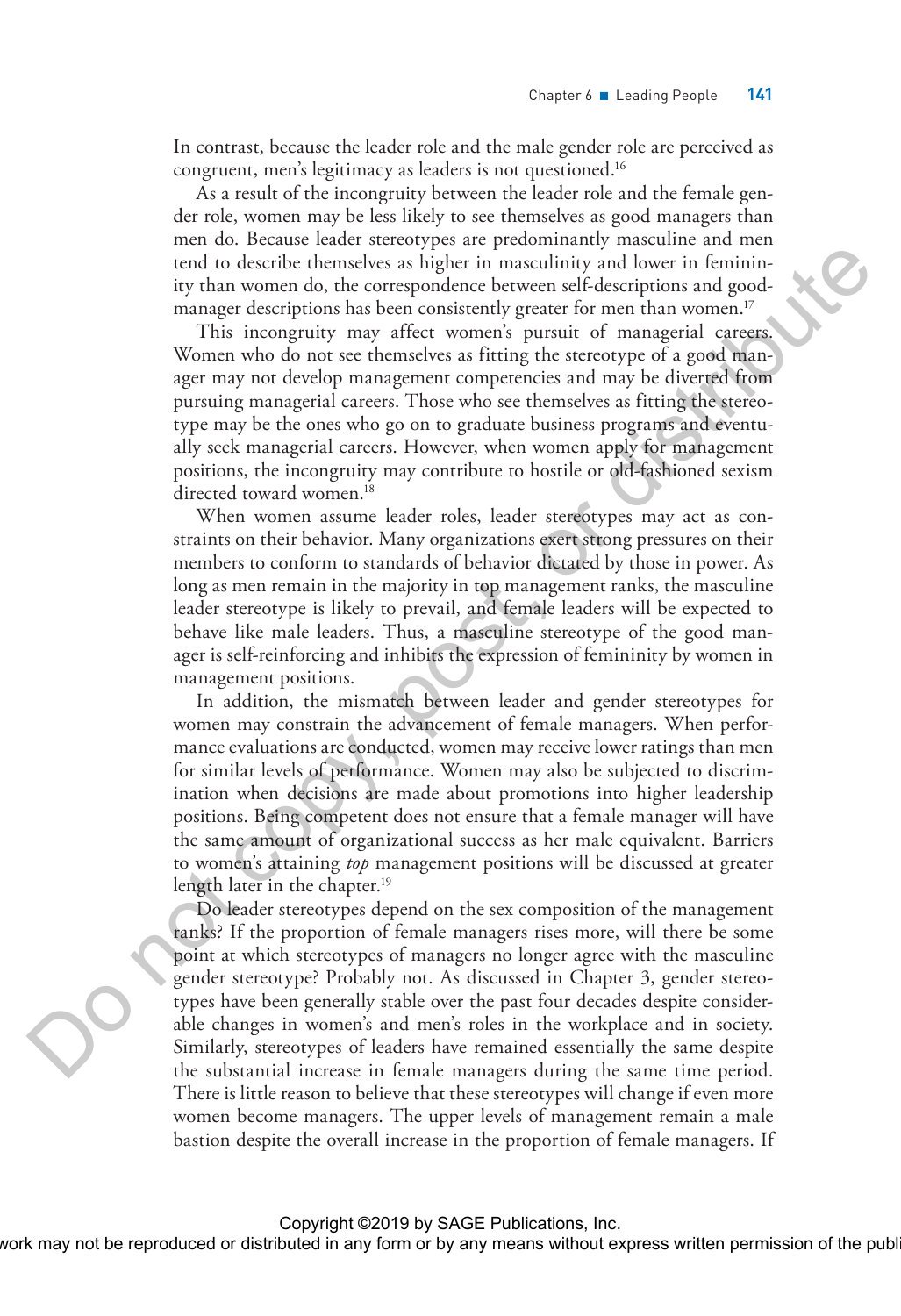stereotypes of leaders are influenced at all by sex ratios, they may be influenced most by the sex ratio of top executives.<sup>20</sup>

Are stereotypes of leaders dependent on the racial and ethnic composition of the management ranks? Possibly. The vast majority of both female and male managers, especially at top management levels, are non-Hispanic Whites; women of color are the most underrepresented group at top levels. Leader stereotypes may largely reflect beliefs about the characteristics of leaders from the dominant racial and ethnic group in the managerial ranks and ignore the characteristics of leaders from other groups.<sup>21</sup>

How well do leader stereotypes apply to the practice of management? As noted in Chapter 3, stereotypes of all kinds tend to be durable and do not necessarily reflect current realities. Widely held stereotypes that men are better managers and better managers are masculine may not reflect what makes good managers. Instead, these stereotypes may reflect only that most managers have been men and that most men have been expected to live up to the masculine gender stereotype.

## LINKAGES OF LEADERSHIP THEORIES TO GENDER STEREO

Theories of leadership go back at least as far as Machiavelli, who in *The Prince,* offered leaders the following advice:

(The question arises,) "Is it better to be loved more than feared, or feared more than loved? The reply is that one ought to be both feared and loved, but as it is difficult for the two to go together, it is much safer to be feared than loved."22

Note the masculine imagery in Machiavelli's advice. Using terms with which we are by now familiar, he advises leaders to focus on dominance-oriented, agentic behaviors (associated with the masculine stereotype) to evoke fear rather than warmth-oriented, communal behaviors (associated with the feminine stereotype) to evoke love if there is a choice to be made. Of course, he was writing for princes, not princesses.

In this vein, early scholarly theories of what leaders do and what does and does not work well were based almost entirely on studies of male managers. A classic 1974 compendium of research results, Ralph Stogdill's *Handbook of Leadership,* discovered few studies that examined female leaders exclusively or even included female leaders in their samples.<sup>23</sup> When female managers were present in organizations being studied, they were usually excluded from the analysis because researchers thought that their few numbers might distort the results. It was as if female managers, even though their numbers were White, women of color are the reproduced or distributed in a reproduced or distributed in a relation or the publisher and the publisher and the publisher. This well distributed in a relation of the publisher. This well di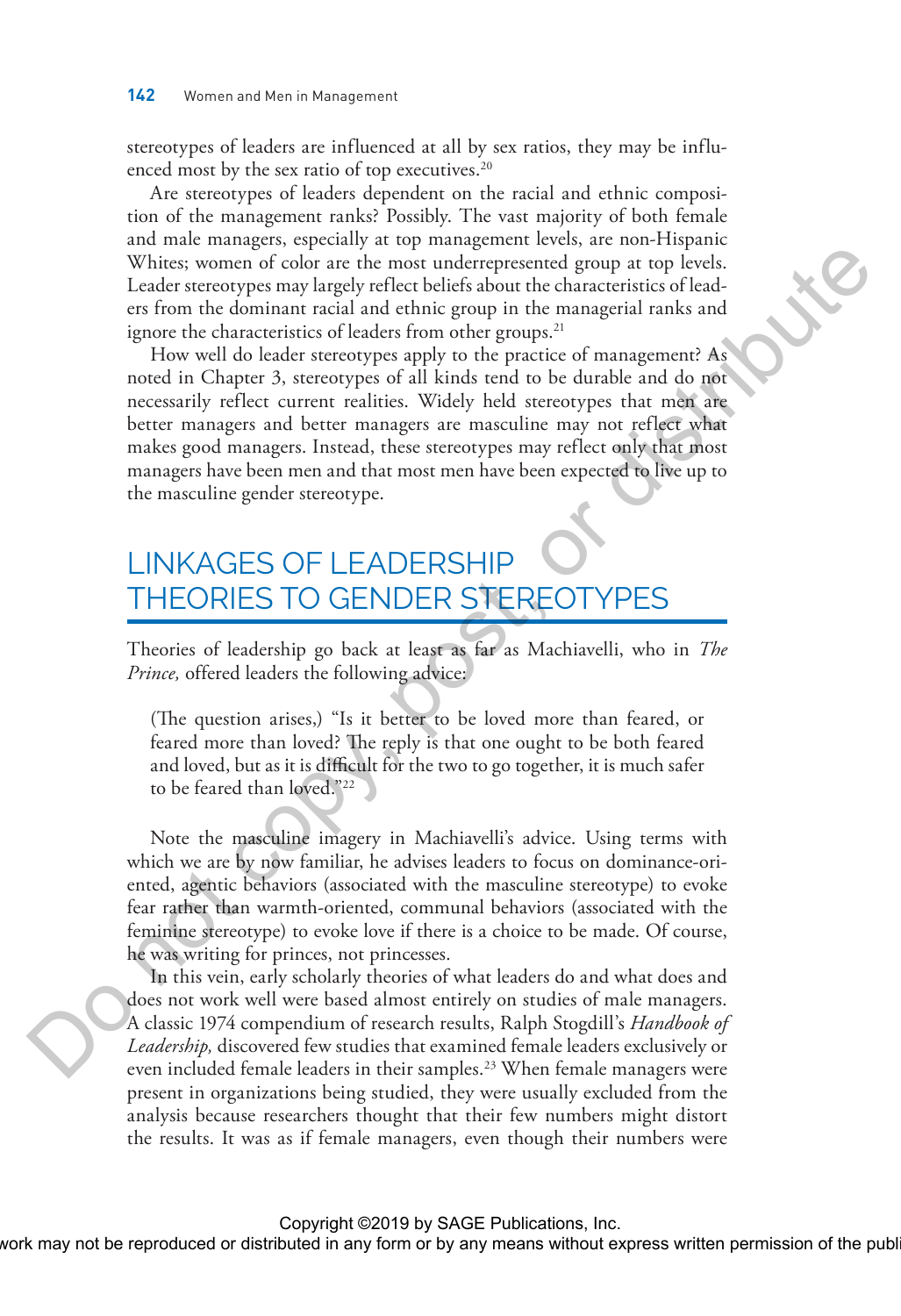small, were less legitimate or less worthy of observation than male managers. Although researchers no longer exclude female managers from their samples, many of the existing theories of leadership were developed with male managers in mind. However, most theories refer to feminine and sex-neutral as well as masculine traits.

There are two distinct types of behavior that managers may use to influence the actions of their subordinates. The first type, **task style** or task accomplishment, refers to the extent to which the manager initiates and organizes work activity and defines the way work is to be done. For example, a manager who reorganizes a department, develops a description of the function of each department member, formulates department and individual goals, assigns projects, and gives details on how projects should be conducted may be considered high in task style. The second type, **interpersonal style** or maintenance of interpersonal relationships, refers to the extent to which the manager engages in activities that tend to the morale and welfare of people. For example, a manager who expresses appreciation to subordinates for work performed well, demonstrates concern about their job and work satisfaction, and tries to build their self-esteem may be considered high in interpersonal style. A manager may be high in both task and interpersonal styles, low in both, or high in one but not the other.<sup>24</sup> There are two distributed to the restrict to which the manager in any to individual coorumption<br>means work activity and defines the way work is to be done. For grange<br>representation, refers to the extent to which the tran

Managers may also exhibit different decision-making styles. A leader who exhibits a **democratic style of decision making** allows subordinates to participate in decision making, whereas a leader who exhibits an **autocratic style of decision making** discourages such participation. These are generally considered to be opposite decision-making styles.<sup>25</sup>

In recent decades, transformational and transactional leadership have been the primary focus of leadership theories.26 **Transformational leadership** motivates subordinates to transcend their own self-interests for the good of the group or organization by setting exceptionally high standards for performance and then developing subordinates to achieve these standards. In this way, they turn followers into leaders. Transformational leaders exhibit four types of behavior: (1) *charisma,* by displaying attributes that induce followers to view them as role models and behaviors that communicate a sense of values, purpose, and the importance of the mission; (2) *inspirational motivation,* by exuding optimism and excitement about the mission and its attainability; (3) *intellectual stimulation,* by encouraging followers to question basic assumptions and consider problems and tasks from new perspectives; and (4) *individualized consideration,* by focusing on the development and mentoring of followers as individuals and attending to their specific needs.<sup>27</sup>

In contrast, **transactional leadership** focuses on clarifying the responsibilities of subordinates and then responding to how well subordinates execute their responsibilities. Transactional leaders exhibit two kinds of behavior: (1) *contingent reward,* by promising and providing suitable rewards if followers achieve their assigned objectives and (2) *management by exception,*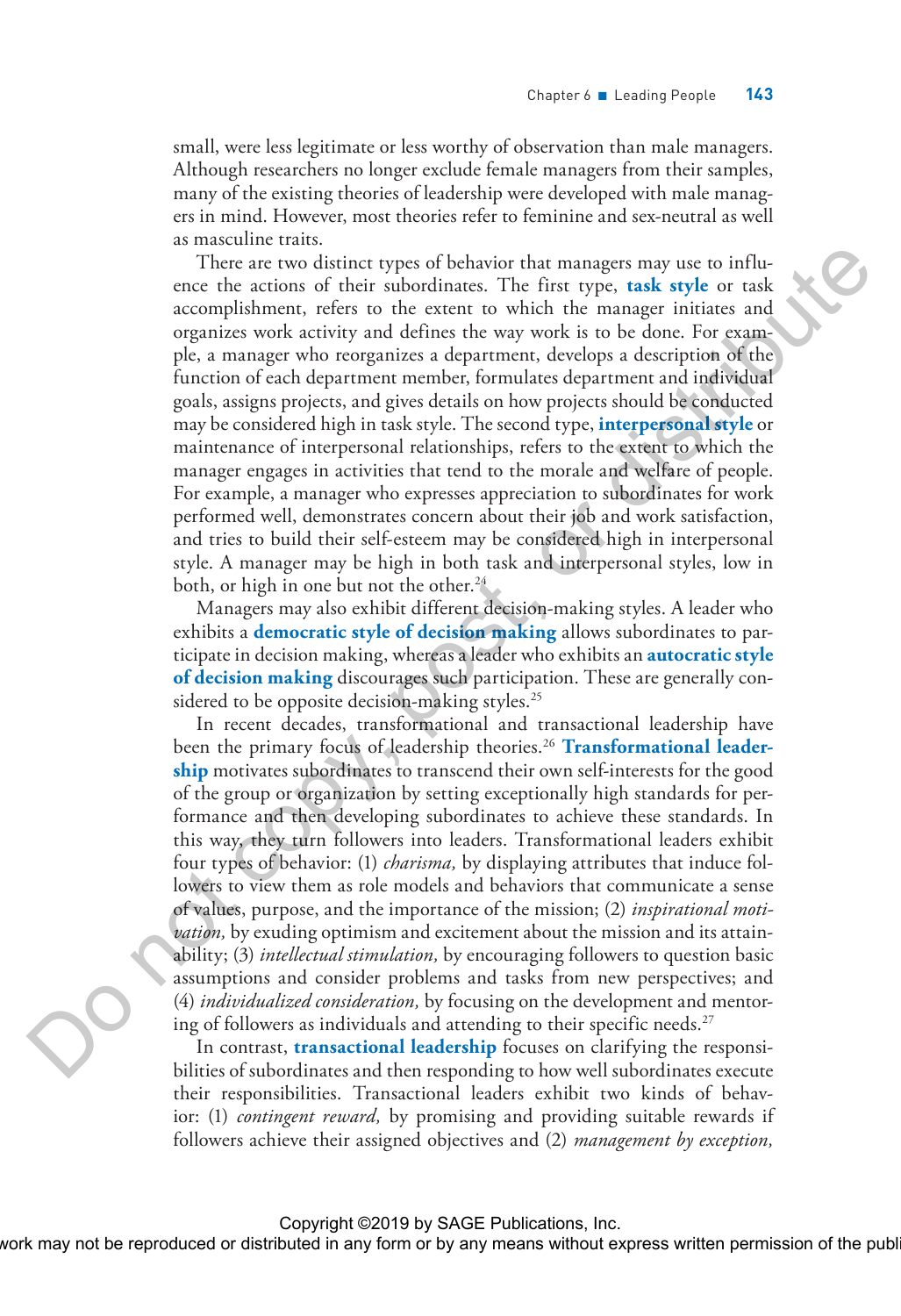by intervening to correct follower performance either in anticipation of a problem or after a problem has occurred. Those who engage in active management by exception systematically monitor subordinate performance for mistakes, whereas those who engage in passive management by exception wait for subordinate difficulties to be brought to their attention before intervening. Transformational leaders may be transactional when it is necessary to achieve their goals. However, transactional leaders are seldom transformational.

Distinct from both transformational and transactional leadership is **laissezfaire leadership***.* Laissez-faire leaders avoid taking responsibility for leadership altogether. Such leaders refrain from giving direction or making decisions and do not involve themselves in the development of their followers.<sup>28</sup>

Several linkages may be made between gender stereotypes and leadership theories. A high propensity to exhibit task-oriented behaviors such as setting goals and initiating work activity is associated with the masculine stereotype. A high propensity to exhibit interpersonally oriented behaviors such as showing consideration toward subordinates and demonstrating concern for their satisfaction is associated with the feminine stereotype. When individuals are high in the propensity to exhibit both task-oriented and interpersonally oriented behaviors, they adopt the profile of an androgynous leader.<sup>29</sup> However, when individuals are low in the propensity to exhibit either task-oriented or interpersonally oriented behaviors, their undifferentiated profile is not associated with either the masculine or the feminine stereotype; instead, they adopt the profile of a laissez-faire leader.

Further, the autocratic style of decision making is more associated with the masculine stereotype, reflecting a greater emphasis on dominance and control over others. In contrast, the democratic style of decision making is more associated with the feminine stereotype, reflecting a greater emphasis on the involvement of others.30

The transformational leadership style appears to be more congruent with the feminine than the masculine gender role, whereas the transactional leadership style appears to be more congruent with the masculine than the feminine gender role. Transformational leadership is positively associated with nurturance and agreeableness, feminine traits, and negatively associated with aggression, a masculine trait. Individualized consideration is congruent with the feminine gender role because its developmental focus reflects a high concern with relationships and the needs of others. However, both active and passive management by exception seem congruent with the masculine gender role in their focus on correcting followers' mistakes because they stress immediate task accomplishment over long-term building of relationships and favor use of the leadership position to control others. In addition, contingent reward appears to be congruent with the masculine gender role because it is primarily task oriented.<sup>31</sup> Therefore more three in the reproduced or distributed in the researction of the reproduced or distributed in any form or by any means without expression of the rest or the publisher. For distributed in any form or by any

Recall that leader stereotypes place a high value on masculine characteristics. Even though early leadership theories were developed when there were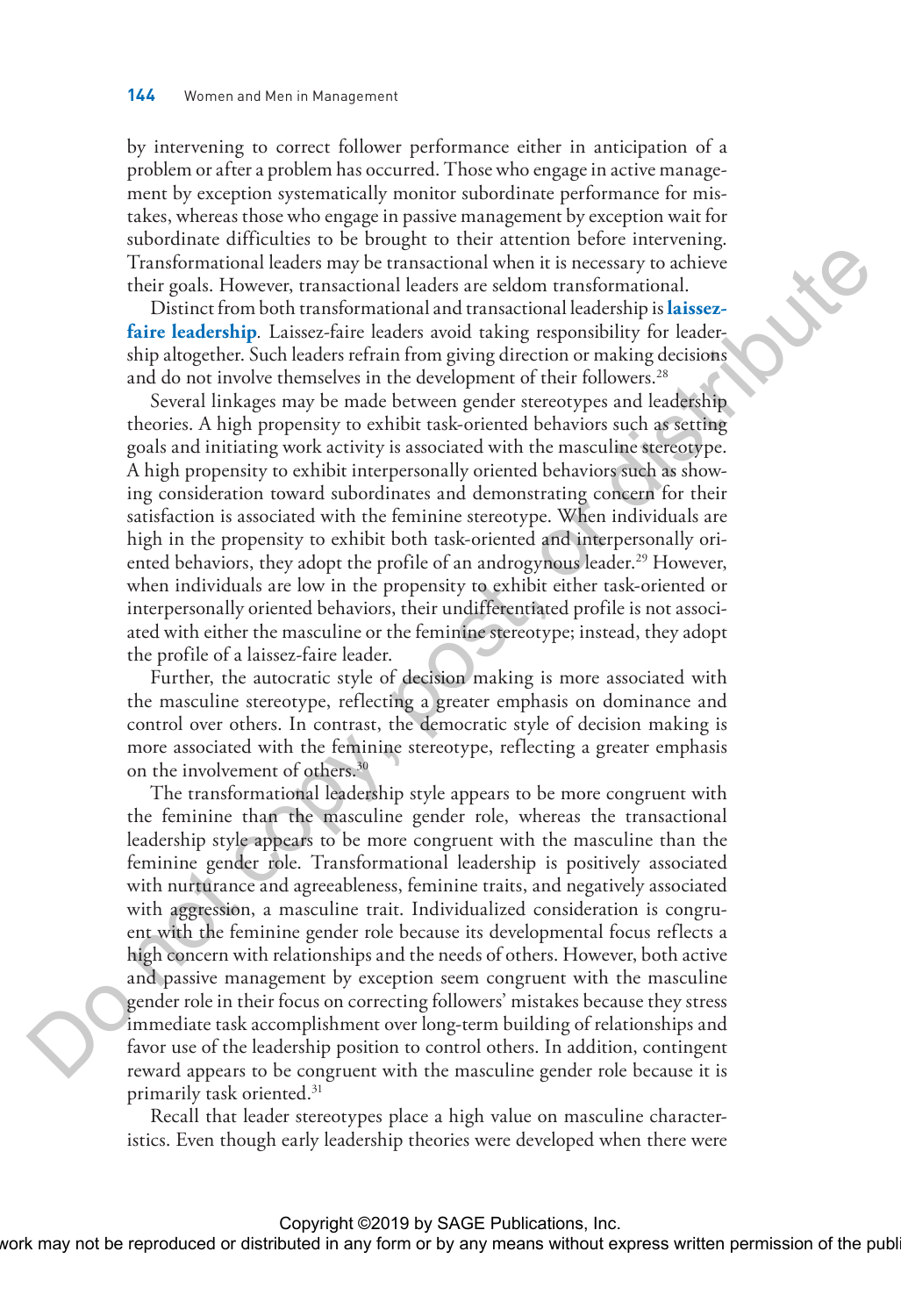far fewer women in leader roles, review of major theories does not support these stereotypes. Overall, leadership theories do not suggest that either feminine or masculine behaviors are the key to leader effectiveness.

### SEX DIFFERENCES IN LEADER BEHAVIOR AND EFFECTIVENESS

Researchers have devoted a great deal of attention to sex differences in leader behavior and effectiveness. In fact so many research studies have been conducted that several meta-analyses, which synthesize evidence from different groups of studies, have been reported.

Sex differences have been examined in several types of leader behaviors. A meta-analysis of sex differences in task style, interpersonal style, and democratic versus autocratic decision-making style divided studies into three types: (1) laboratory experiments that compare the behavior of male and female leaders in group simulations; (2) assessment studies that compare the behavioral inclinations of men and women who do not currently hold leadership roles, such as business students; and (3) organizational studies that compare the actual behavior of men and women in equivalent leadership roles. As gender stereotypes would predict, women tended to be higher in interpersonal style than men but only in laboratory experiments and assessment studies. That is, this sex difference was present only for individuals who participated in laboratory experiments and for non-leaders who were assessed on how they would behave if they actually were leaders; there was no sex difference in the interpersonal style of actual managers. Contrary to gender stereotypes, men and women did not differ in task style in any type of study. However, a consistent sex difference emerges in individuals' tendencies to adopt a democratic versus autocratic style of decision making. In support of gender stereotypes, women tended to be more democratic, less autocratic leaders than men in all settings and circumstances for actual leaders, non-leaders, and participants in laboratory experiments. $32$ SEX DIFFERENCES IN LEADER<br>
BEHAVIOR AND EFFECTIVENESS<br>
Reserved or a stributed or distributed in a second measurements to a stribute or both considers when<br>the behavior and effectiven as the form or any means which we rel

A meta-analysis of sex differences in transformational and transactional leadership found that female leaders are more transformational than their male counterparts. Women rated higher than men on all dimensions of transformational leadership: charisma (especially attributes that motivate pride and respect), inspirational motivation, intellectual stimulation, and individualized consideration. Women also rated higher than men on the contingent reward dimension of transactional leadership. In contrast, men rated higher than women on two dimensions of transactional leadership: active management by exception and passive management by exception. Men also rated higher than women in laissez-faire leadership.<sup>33</sup>

A meta-analysis of the linkages of transformational and transactional leadership to leader effectiveness found that all of the dimensions of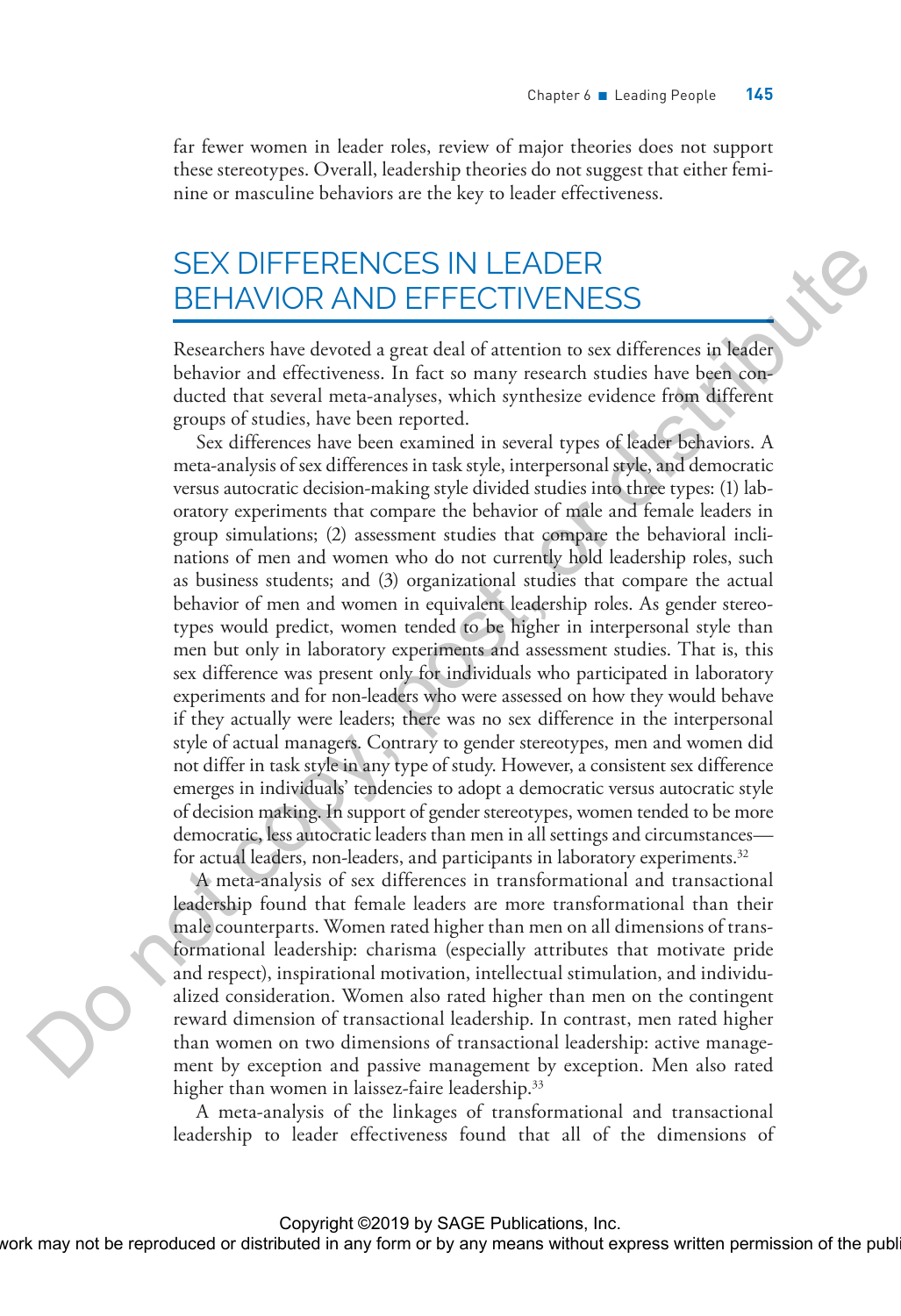transformational leadership and the contingent reward dimension of transactional leadership are positively associated with leader effectiveness as reflected in individual, group, and organizational performance. In contrast, passive management by exception and laissez-faire leadership are negatively associated with leader effectiveness.<sup>34</sup> Thus, these results suggest that women rate higher than men in behaviors that contribute to their effectiveness as leaders and lower than men in behaviors that detract from their effectiveness.

However, a meta-analysis on sex differences in leader effectiveness found that women and men did not differ overall in their effectiveness as leaders. Most of the studies included in this meta-analysis were conducted in organizational settings. Men were more effective than women in military settings, which are extremely male-intensive, whereas women were more effective than men in education, government, and social service settings, which are less male-intensive. Neither men nor women were more effective in business settings. Men were more effective than women when the particular leader role examined was more congruent with the male gender role and when there was a larger proportion of men as both leaders and subordinates. Further, men were more effective than women in lower-level management positions, whereas women were more effective than men in middle-level management positions. The position of middle manager is often regarded as requiring heavy use of interpersonal skills to wield influence, which would favor women according to gender stereotypes. There were not sufficient studies of men and women in top management positions to include in the meta-analysis in part because the numbers of women in such positions is so small.<sup>35</sup> Figure may not be repressed or distributed or distributed in the references of the same analysis or a set of the reserved in any means with the same any form or distributed in this metallic means were content of the publi

Another meta-analysis focused on the source of perceptions of leader effectiveness. Overall, as in the meta-analysis reported here, there was no sex difference in perceived leader effectiveness. However, when self-ratings of leader effectiveness were examined, men rated themselves as more effective as leaders than women rated themselves. In contrast, when others' ratings of leader effectiveness (e.g., ratings by bosses, subordinates, or peers) were examined, women were rated as more effective as leaders than men. These results suggest that men may overestimate and/or women underestimate their own leader effectiveness compared with how others perceive them as leaders.<sup>36</sup>

In summary, the bulk of evidence regarding sex differences in leader behavior suggests the existence of stereotypical differences. As gender stereotypes would predict, women are higher in interpersonal style than men in laboratory experiments and assessment studies (but not organizational studies), and they are higher in democratic decision making than men in all types of studies. Women are also higher than men in dimensions of transformational leadership, which are associated with the feminine stereotype, and lower than men in active and passive management by exception, which are associated with the masculine stereotype. Contrary to gender stereotypes, women are higher than men in the contingent reward dimension of transactional leadership. Women and men do not differ in task style in any type of study.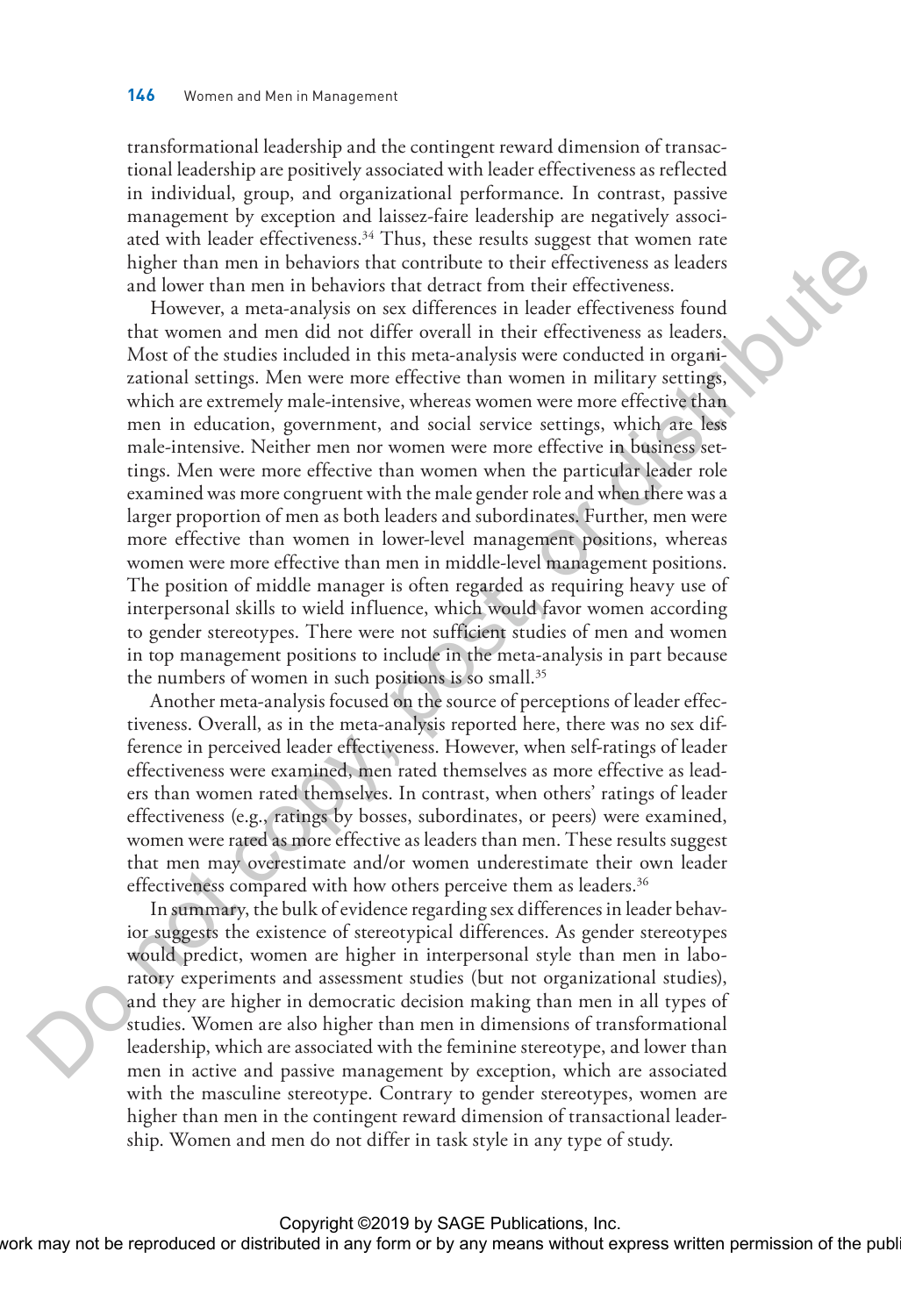However, the stereotypical differences that were found favor women, not men. Women are higher than men in dimensions of behavior that contribute to leader effectiveness (charisma, inspirational motivation, intellectual stimulation, individualized consideration, and contingent reward) and lower than men in dimensions of behavior that detract from leader effectiveness (passive management by exception and laissez-faire leadership). Women also make greater use of a democratic decision-making style than men.

Studies that measure leader effectiveness find a sex similarity. However, selfratings of leader effectiveness favor men, whereas ratings by others favor women. Also, situational factors influence whether men or women are more effective as leaders. These factors include the nature of the organizational setting and leader role, the proportions of male leaders and followers, and the managerial level of the position. As a result, some leader roles are more congenial to male leaders, whereas other leader roles are more congenial to female leaders.

Thus, the evidence clearly refutes the stereotypes that men are better leaders and that better leaders are masculine. Effective leadership today requires a combination of behaviors that are masculine (e.g., contingent reward) and feminine (e.g., individualized consideration) and the absence of other behaviors that are sex-neutral (e.g., laissez-faire leadership). Women exhibit more of the behaviors that contribute to leader effectiveness than do men. However, situations differ in whether they favor women or men as leaders.

#### GLASS CEILINGS

In the opening passage of the chapter, women who were in the running to become a chief executive officer (CEO) but did not quite make it reflected on what they felt had kept them from attaining the top position in corporate hierarchies. They concluded that despite their optimism earlier in their careers, barriers to their further advancement were more deeply rooted and persistent than they wanted to believe. In this section of the chapter, we review what these barriers may be.<sup>37</sup>

So far, we have suggested some potential barriers to women's attainment of top management positions. For example, according to the most recent Gallup poll results, men 50 and older represent the only remaining sex-andage group that prefers male leaders over female leaders.<sup>38</sup> Because this group also represents the vast majority of current CEOs, their leader preferences (or biases) do not bode well for women's eventually replacing them. Also, leader stereotypes that men are better managers and better managers are masculine place women at a disadvantage in advancing to top management compared to men with equivalent credentials.39 management by exception and latter-stributed by any means when the repression of the repression of the repression of the repression of the restributed in any means when the state in any means when the state of the system

The **glass ceiling** has been defined as "a transparent barrier that (keeps) women from rising above a certain level in corporations."40 The term was first coined to refer to women's restricted access to top management levels,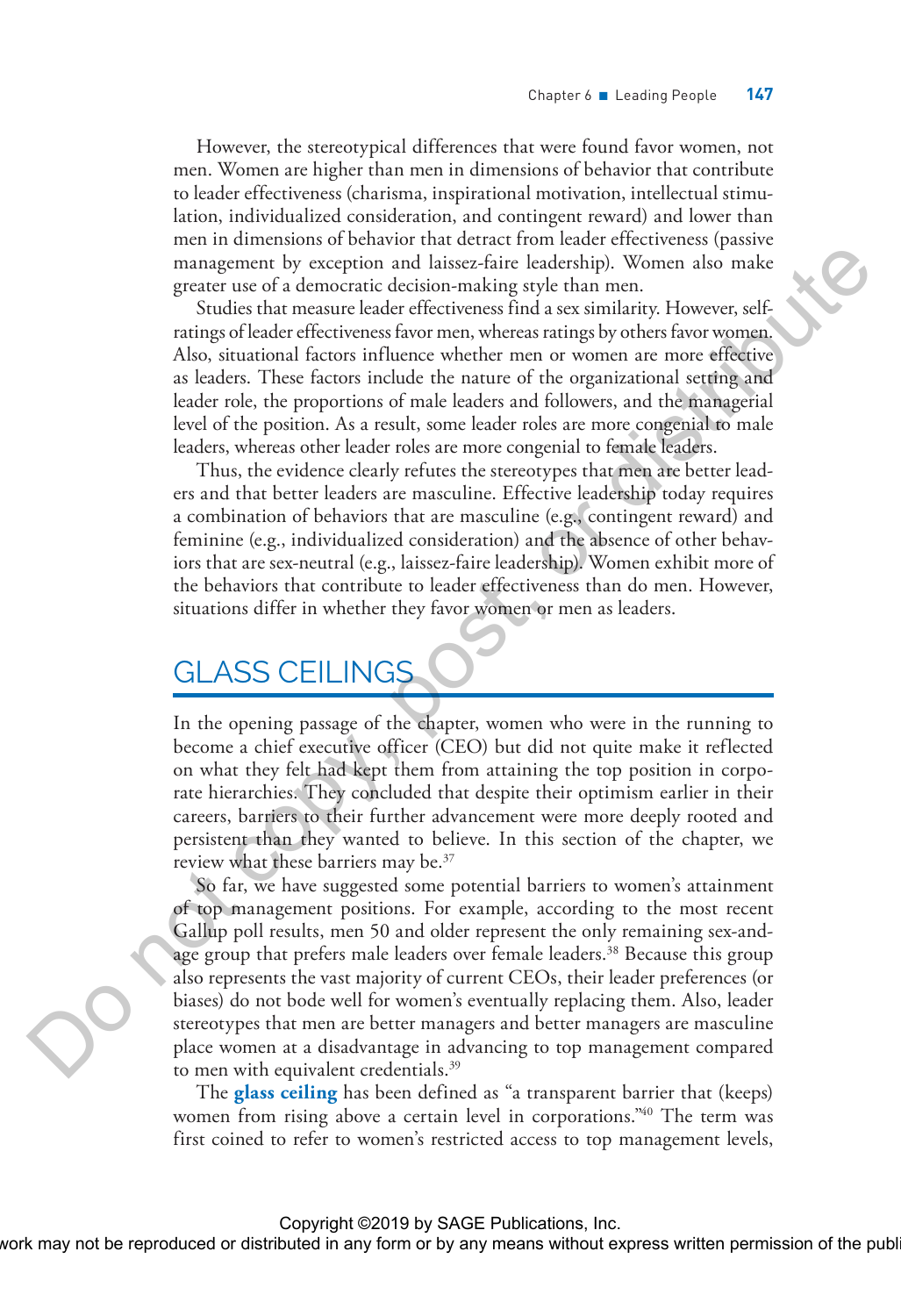although glass ceilings can exist at any managerial level. The glass ceiling metaphor characterizes (1) success as climbing to the peak of a mountain and (2) impediments to success as transparent ceilings that block or limit access to the peak for women as a group; women can see the peak, but they face greater obstacles than men as a group in attaining it. Similar metaphors include labyrinth, sticky floor, concrete ceiling, celluloid ceiling (for women in Hollywood), grass ceiling (for women in agriculture), and marble ceiling (for women in government); we will use the term "glass ceiling" because it has been the most popular metaphor to refer to barriers to women's attaining top management positions.<sup>41</sup>

Early scholars distinguished between **person-centered explanations** for glass ceilings, which suggested that women's traits and behaviors were less suitable than those of men for top management positions, and **situation-centered explanations**, which suggested that organizational work environments suppressed their attainment of top management positions. Characteristics of work environments that constrained women's advancement were seen as including leader preferences and stereotypes favoring male leaders (discussed earlier in this chapter), male decision makers' perceiving male candidates for top management positions as similar to themselves and thereby fitting their mental prototype for an ideal top executive (discussed in Chapter 4), and group dynamics directed toward "token" female members (discussed in Chapter 5).<sup>42</sup>

The **opt-out revolution** is an example of a person-centered explanation for glass ceilings that received a great deal of media attention. Media reports suggested that highly educated women were "opting out" of careers that put them on the fast track for top management positions due to parenthood or other personal reasons. However, research has suggested that women aspire to managerial careers just as much as men do. When they don't, it is because of managers' biased evaluations of them as less career-motivated than men, which hinders their being developed for top management positions and suppresses their managerial aspirations, rather than for personal reasons. Further, a study of the intersection of sex, gender, and aspirations to top management found no sex difference in aspirations; instead, individuals with a high-masculinity gender identity aspired to top management more than those with a low-masculinity gender identity. Thus, this person-centered explanation for glass ceilings may be due more to individuals' gender identity than their sex.<sup>43</sup> Include the repression, their plots concerned eclines celluled in distribution (i.e. wores in in a means we represent the result of the term "glass celling" because it is a better the publisher. The worst in any form or b

Decision makers' perceptions of the effects of senior-level women's versus senior-level men's hormones is an example of a person-centered explanation that focuses on biological forces (discussed in Chapter 3). Decision makers for promotions to top management, who are overwhelmingly male, may perceive senior-level women as governed by fluctuating hormones throughout and beyond their reproductive years, indicating their lack of competence to make rational decisions required of a top executive. In contrast, senior-level men's hormones are assumed to be less problematic; in fact, a combination of high testosterone and low cortisol levels is associated with men's attaining

Copyright ©2019 by SAGE Publications, Inc.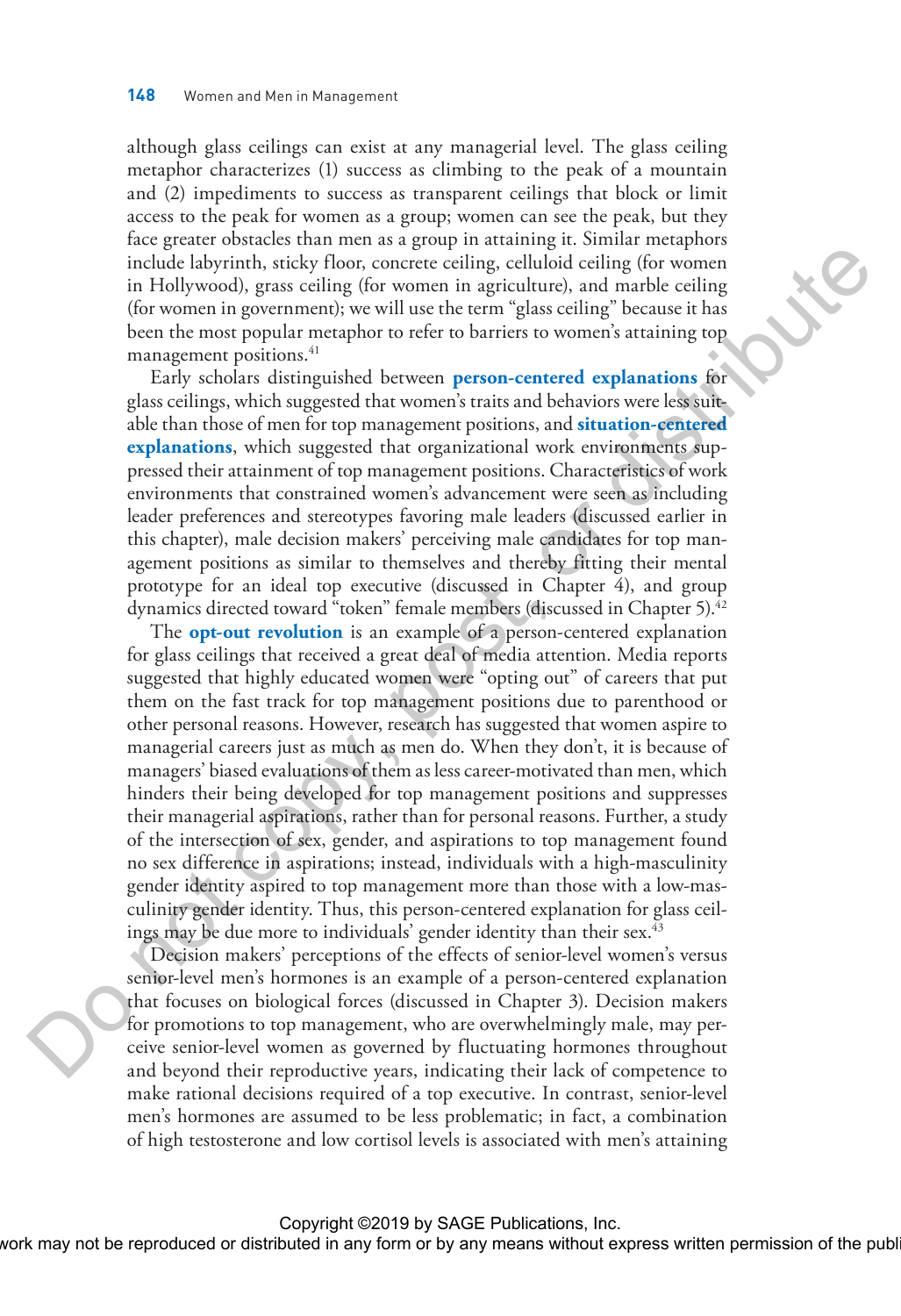high status in managerial hierarchies. This barrier to women's attaining top management positions represents a **perceived linkage between "reproductivity and productivity."** The negative effects of this perceived linkage for women were also seen in research regarding sex discrimination on the basis of pregnancy discussed in Chapter 4. They reflect a general discomfort with female bodies in the workplace, in this case in top management positions.<sup>44</sup>

More recently, **social-system-centered explanations**, focusing on genderrelated factors such as gender stereotypes, gender roles, gender socialization, and gendered organizational structures, have been invoked for the low proportion of women in top management positions. Gender stereotypes, gender roles, and gender socialization have already been discussed in detail in Chapter 3. How may organizational structures be gendered? To cite a simple example, consider where the concept of organizational hierarchy, a familiar organizational structure, came from. Might it have come from men's greater display of dominance in patriarchal social systems, including in work teams as discussed in Chapter 5 and in organizational settings overall? Hierarchies enable employees in higher-level positions, whomever they may be, to dominate employees in lower-level positions. Hierarchies may have become the prevalent organizational form because they were designed by men to meet the needs of men. Other organizational forms such as a web structure (in which the manager is a central coordinator more than a controller) or hub structure (in which all employees' work is interconnected) less reflect individuals' needs for dominance over others.<sup>45</sup> Frame between the conductions, in this are to the publisher and the representations. For the results and gendered organizational arrows<br>true state permission of the by gap-<br>and gendered organizational arrows music and per

Also, do you see how the glass ceiling metaphor is gendered in itself? It implies that achieving ultimate career success is analogous to climbing a mountain to the top, which may take place on the backs of others whom the climber has dominated along the way. Options for how individuals may define success in their own terms are discussed in Chapter 8.

Research on **glass cliffs** has addressed the question: "When women attain top management positions, where do they find themselves?" The answer is: "They find themselves in precarious leader positions." The traditional "think manager—think male" association is weakened during times of poor organizational performance and replaced by a "think crisis—think female" association. As a result, female CEOs experience extra pressures than their male counterparts at the outset. They have shorter terms, come under greater threat from activist investors, and are more likely to be forced out of their jobs rather than having a planned exit or leaving due to a merger or acquisition. Contributing to these conditions, media stories about companies in a crisis mode are more likely to cite the CEO as a source of blame when the position is held by a woman rather than a man. Glass cliffs represent a type of sex discrimination that occurs as women break through glass ceilings.<sup>46</sup>

The term "sex segregation," which was used to refer to the unequal distributions of women and men across occupations in Chapter 2, may also be applied to unequal distributions of women and men within the managerial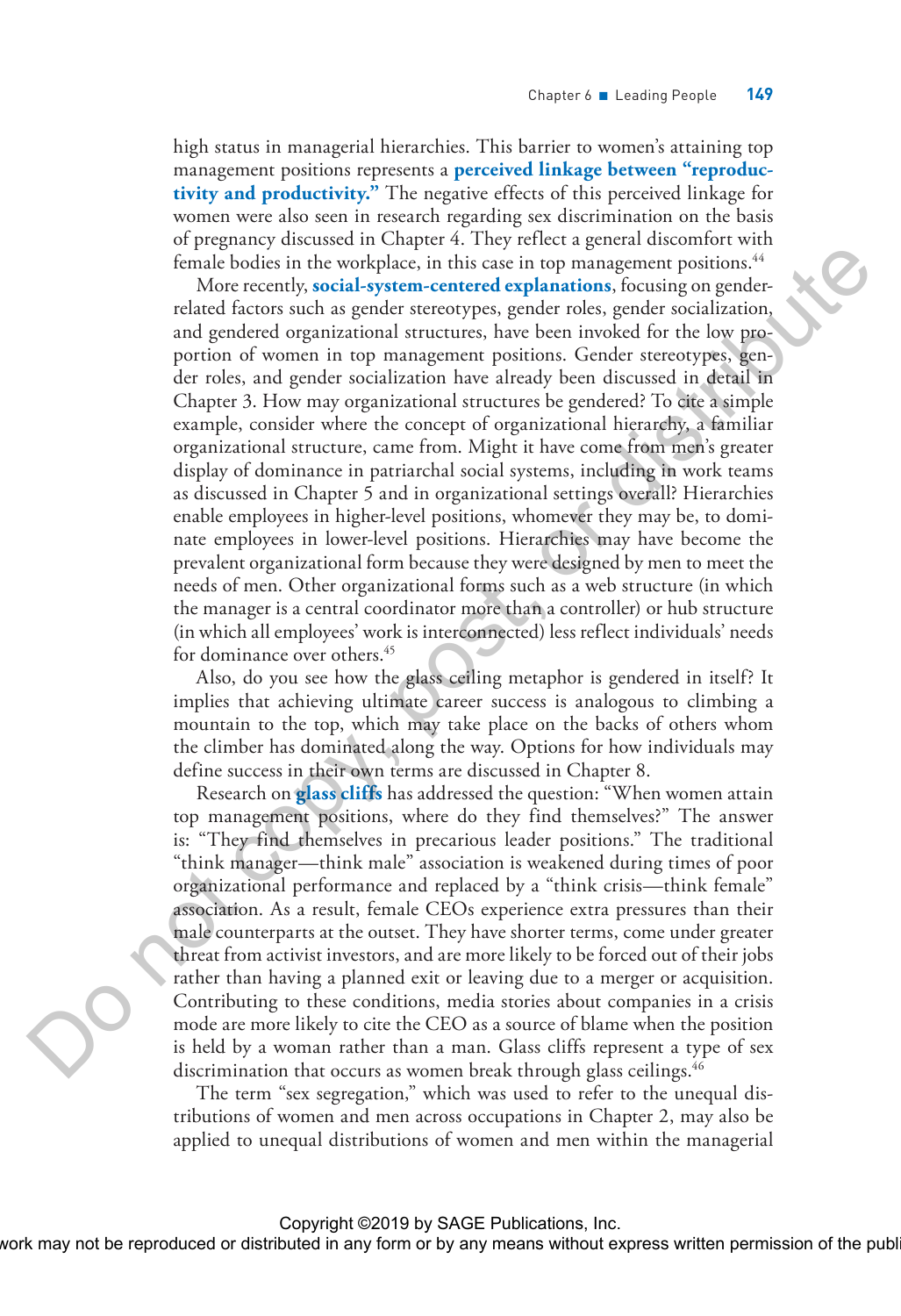ranks of organizations. Glass ceilings reflect vertical sex segregation within managerial ranks. In contrast, **glass walls** represent horizontal sex segregation within managerial ranks. That is, within the same managerial level, female managers tend to be concentrated in some functions and male managers in other functions. In managerial hierarchies, **line jobs**, which are central to the provision of organizational products and services, tend to be higher in status and opportunities for promotion to top management than **staff jobs**, which are peripheral to the provision of products and services. Not coincidentally, male managers are more prevalent than female managers in line functions and less prevalent in staff functions. Further, within staff functions, female managers are less likely than male managers to move into line functions. Reflecting the existence of glass walls, female managers are concentrated in staff functions such as human resources, corporate communications, and public relations; in contrast, male managers are concentrated in line functions such as operations, sales, and research and development. Glass walls provide a further explanation for glass ceilings: Because middle- and lower-level female managers are concentrated in staff functions with limited opportunities for advancement, they are less likely than male managers to attain top management positions.47

As the proportion of women in top management positions has ever so slowly risen, research has examined the consequences of this development for other women. The **consequences of women's breaking through glass ceilings for other women** have been depicted in both negative and positive terms. On the *negative* side, there is evidence of psychological "microviolence" in women's work relations with other women. Women in top management have been found to exhibit micro-violence across organizational levels by manipulating relationships with, distancing themselves from, and hindering the advancement of lower-level women. Whereas early usage of the "queen bee" metaphor blamed top-level women themselves for having negative relations with lower-level women, others have blamed gendered social systems in which women in top management feel compelled to "ventriloquize patriarchal attitudes." This body of research suggests that individual women's rising above a glass ceiling, rather than shattering it for other women, contributes to keeping them below it.<sup>48</sup> The may not be represented to the publisher or distributed in any form of the representation of the publisher with the publisher and serverises. Note that the publisher with the publisher with the publisher with the publi

On the *positive* side, there is evidence of senior women's helping other women. For example, women are more likely to be promoted to top management positions when there is greater representation of women on the boards of directors; in turn, female CEOs are more likely than male CEOs to seek female board directors. Also, higher proportions of women in top management positions have been found to contribute to lower-level women's feeling less competitive with each other, which would minimize the kinds of micro-violence in women's work relations that were described here. Further, increases of women in top management have been associated with increases of women in lower-level managerial positions. This body of research suggests that individual women's rising above a glass ceiling is aided by other women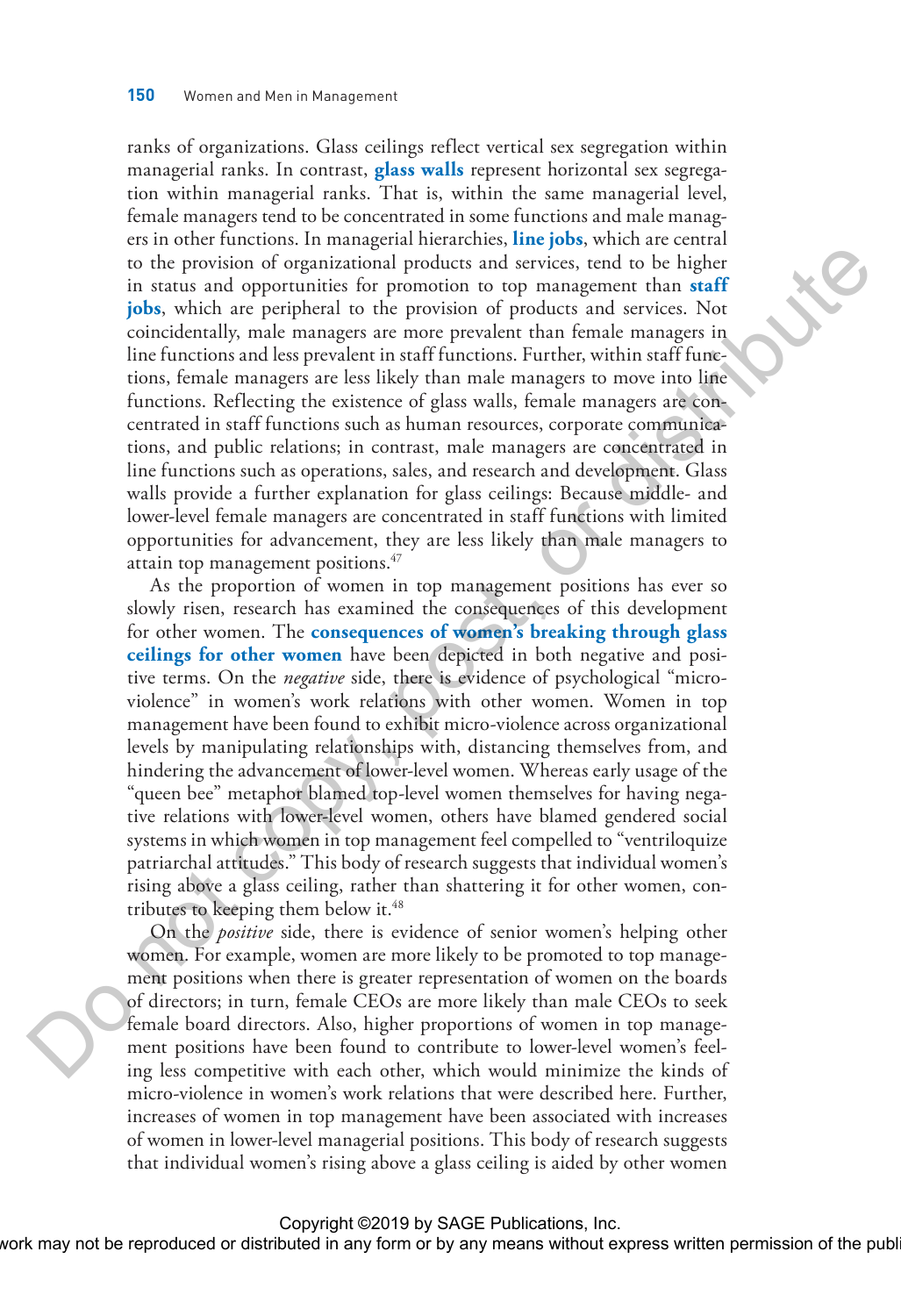who have already risen above the same ceiling and foster positive work environments for lower-level women. Given this mixed evidence, further research is needed to identify the conditions under which the presence of women in top management hinders or helps other women.<sup>49</sup>

If women in general experience barriers to attaining top management positions, women of color experience even greater barriers. Because of the predominance of White men in these positions, women of color are two degrees removed from what may be regarded as the White male top management prototype; in contrast, White women and men of color are one degree removed from this prototype. As noted earlier, women of color are the most underrepresented group in the top management ranks. Thus, the intersection of sex and race also influences the extent to which individuals experience barriers to their attaining top management positions.<sup>50</sup>

Yet, the question remains as to whether there actually *are* barriers to women's attaining top management positions, which would shock the women who had risen to senior management positions in the opening passage but not the CEO position. In recent years, a scholarly debate has emerged over whether there is **a female advantage or disadvantage in access to top management**. The primary argument for a female advantage has been that as research has found, women tend to be more effective leaders than men. The primary argument for a female disadvantage has been that any advantage women may have in leader behaviors is lost if their abilities as leaders are dismissed or treated with skepticism solely because they are women.<sup>51</sup>

We do not need to choose between arguing for a female advantage or disadvantage in access to top management. Indeed, both views may be true, and the two phenomena may offset each other to some extent. That is, women may possess an advantage in leadership style, as suggested by meta-analyses linking the behaviors they display more than those of men with leader effectiveness, and a disadvantage in promotion decisions about top management positions, as suggested by leader stereotypes of think manager—think male and think manager—think masculine. Overall, this suggests that any organizational processes that neutralize or eliminate the effects of stereotyping on the basis of leader sex will contribute to the shattering of glass ceilings, which leads us to the implications of our viewing the "elephant" of the intersection of sex, gender, and leadership from different perspectives. position, women or distributed in the repression of the repression of the publisher. Thus, the repression of the repression of the repression of the rest of the publisher. Thus, the interference energrade in any interfere

#### PROMOTING EFFECTIVE LEADERSHIP

In Chapter 3, Sandra Bem was quoted as saying that "*behavior* should have no gender."52 Ideally, to amend Bem's statement, *leader behavior* should have no gender. As some of the comments on the *New York Times* online debate stated, the sex of individuals who hold leader roles should be of little concern. What should matter is how well individuals respond to the demands of the particular leader role that they occupy regardless of their sex.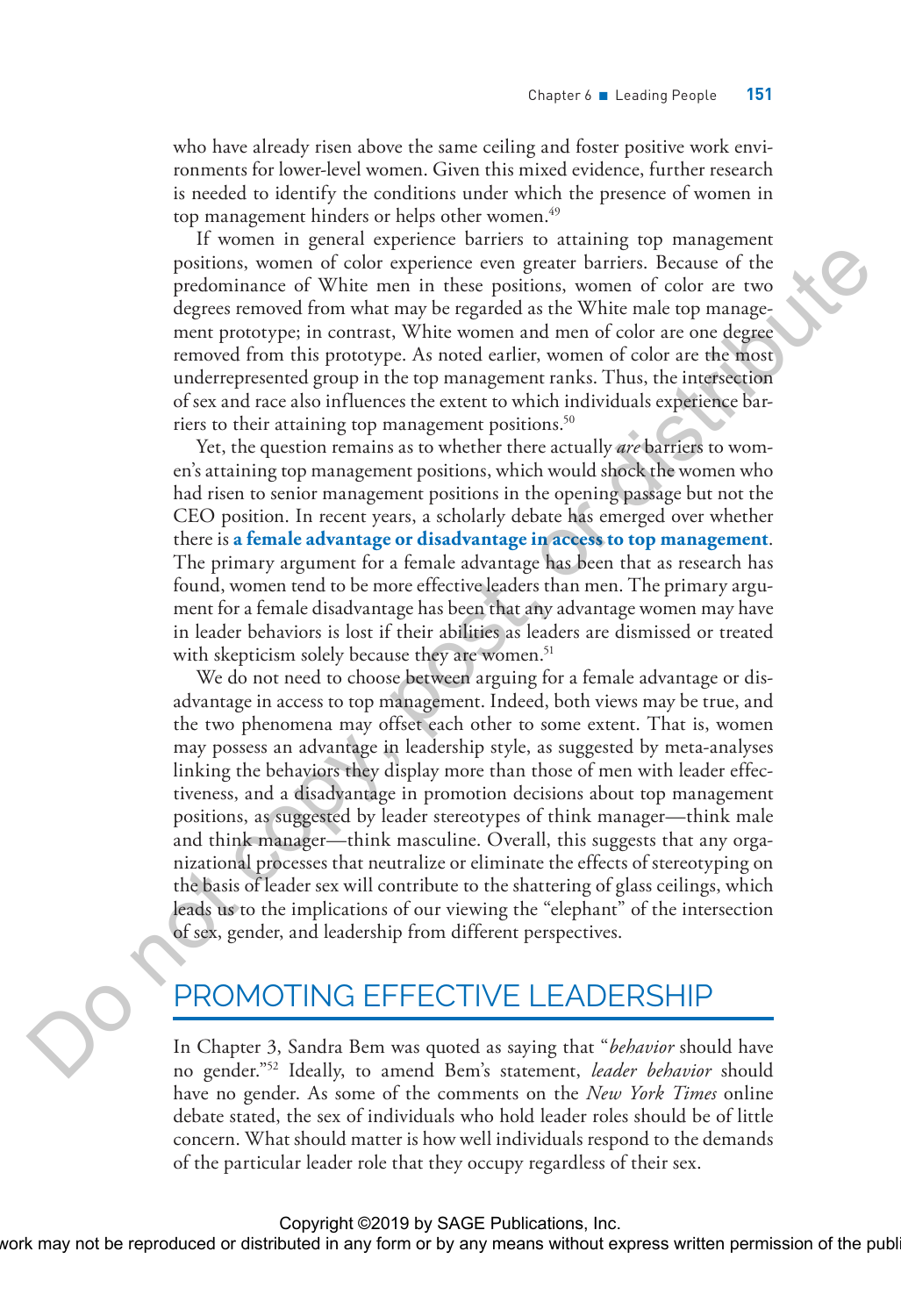What is required to create a working environment in which individuals with equal leadership abilities have an equal chance to be effective in the leader role? Table 6.1 summarizes recommended actions. To achieve this objective, prejudices against women as leaders must be confronted. Such prejudices are most likely to be exhibited in masculinized work settings in which the majority of leaders and followers are men and the leader role is associated with the male gender role. In such settings, the playing field is tipped in favor of men.<sup>53</sup>

To give women a greater chance of being effective in highly masculinized settings, organizations need to consider the ways in which leaders are evaluated. When leaders in masculinized settings are evaluated on the basis of whether they promote group cohesiveness and develop subordinates for future roles as well as accomplish tasks, female leaders, who rank higher in individualized consideration than male leaders, have more of an opportunity to be seen as effective. To take advantage of this opportunity, they need to have resources to promote subordinate development. The<br>signals road. In such statings, the phying field is cipped in favor of mon."<br>To gew come a greater characterize or in angle there we in bigely mass<br>dimension or a great characterize of the publisher simulation of the<br>

Organizations need to take steps to increase the legitimacy of female leaders. As for the selection of team members (see Chapter 5), the appointment of individuals to leadership roles should be accompanied by publicity about their special skills, expertise, and accomplishments. This information should be provided for all individuals who assume leader roles, not just women, to avoid drawing attention to female leaders as a group. Such an action will reduce the potential for stereotyping of leaders according to their sex because of insufficient or inaccurate information.54

#### **TABLE 6.1** ■ **Recommended Actions**

- 1. Confront prejudices against leaders on the basis of their sex.
- 2. Evaluate leaders on the basis of task accomplishment, group cohesiveness, and development of subordinates for future roles.
- 3. Publicize qualifications of individuals assigned to leader positions.
- 4. Develop the capabilities of all individuals to play leader roles.
- 5. Create conditions that give female and male leaders with equivalent credentials equal chances to succeed.
- 6. Confront beliefs that you do not have what it takes to be a great leader, and prove them wrong.
- 7. If you are the first woman to hold a particular leader position, take advantage of being seen as a symbol of change.
- 8. Increase accountability of decision makers, and promote uniformity on the decision-making process for all managerial positions.
- 9. Make promotion procedures for managerial positions well-known to all potential applicants.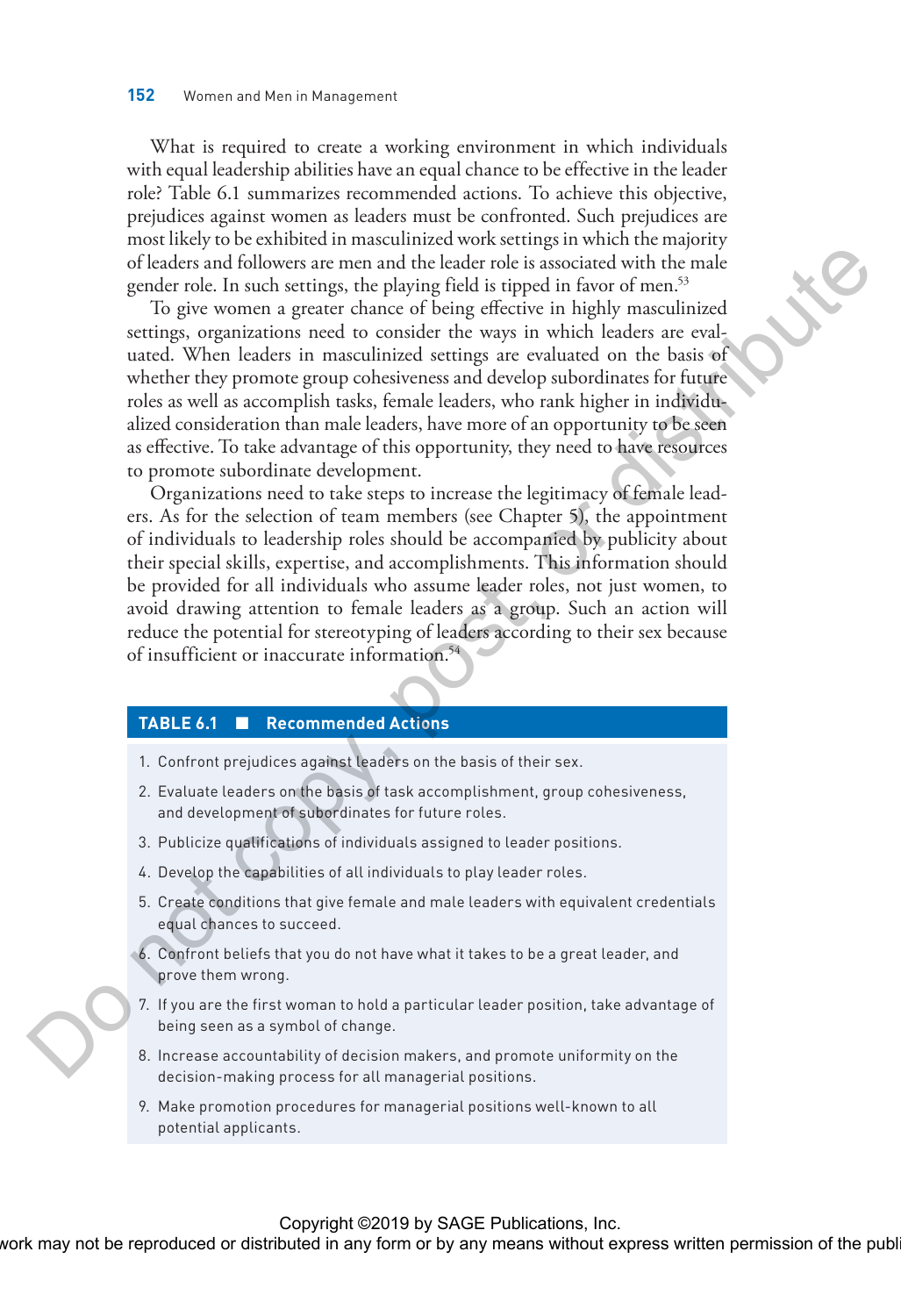Male leaders in settings that are more congenial to women face somewhat different issues. Because men have more societal status than women, they are likely to be granted higher status in a feminized work setting than female leaders are granted in a masculinized work setting. However, male leaders may still be subjected to sexist attitudes. As discussed in Chapter 3, negative attitudes toward men may range from hostile sexism to benevolent sexism. Male leaders do not deserve to be the target of sexist attitudes any more than female leaders do. When sexist attitudes are directed toward male as well as female leaders, they have to be addressed.

No matter what the setting, organizations need to be ready to act when their members embrace stereotypical views or display prejudices toward members of one sex as leaders. Although beliefs (e.g., leader stereotypes) and attitudes (e.g., biases against women or men as leaders) are difficult to change, organizations must take steps to counteract problematic beliefs and attitudes. Leadership training programs should make individuals aware of the ways in which biases related to sex (as well as race, ethnicity, age, sexual orientation, etc.) can affect their decisions and teach them how to move beyond their own biases.<sup>55</sup>

When stereotyping of leaders occurs in an organizational setting, the risk is that potential or actual leaders will fall for the stereotypes and see themselves as others see them, whether or not their personal traits actually fit the stereotypes. No matter how they may be stereotyped, leaders of both sexes need to be ready to demonstrate their capabilities as leaders and to disprove anyone who thinks otherwise. Asking their superiors to back them up when others second-guess them may also be helpful in establishing their leadership credentials.56

Women who enter leadership levels numerically dominated by men are often seen as powerful symbols of changing organizational realities. The appointment of women to top management positions may mean that the organization now values the attributes associated with women and may give newly appointed female executives a surprising degree of influence. They should be ready to take advantage of their status as symbols of change.<sup>57</sup>

Conditions that contribute to the existence of glass ceilings need to be recognized and changed. The U.S. government provides a good example of conditions that discourage the existence of glass ceilings. It places a high degree of emphasis on procedural fairness in making promotion decisions for its nonmilitary top management positions except those reserved for political appointees, known as the Senior Executive Service (SES). First, it requires that all open SES positions be made known through a public announcement. Second, it requires that all promotion decisions be made using the same basic procedure. Third, it requires that records be kept of the entire decision-making process. By providing structure to the decision-making process and enabling identification of decisions that are not properly made, these requirements make decision makers accountable for how their SES promotion decisions are made.<sup>58</sup> The represented or the restriction or distributed in the restriction or between the relations are the restributed in any form or by any means when the restributed in the restributed in the same of the publisher. Some mean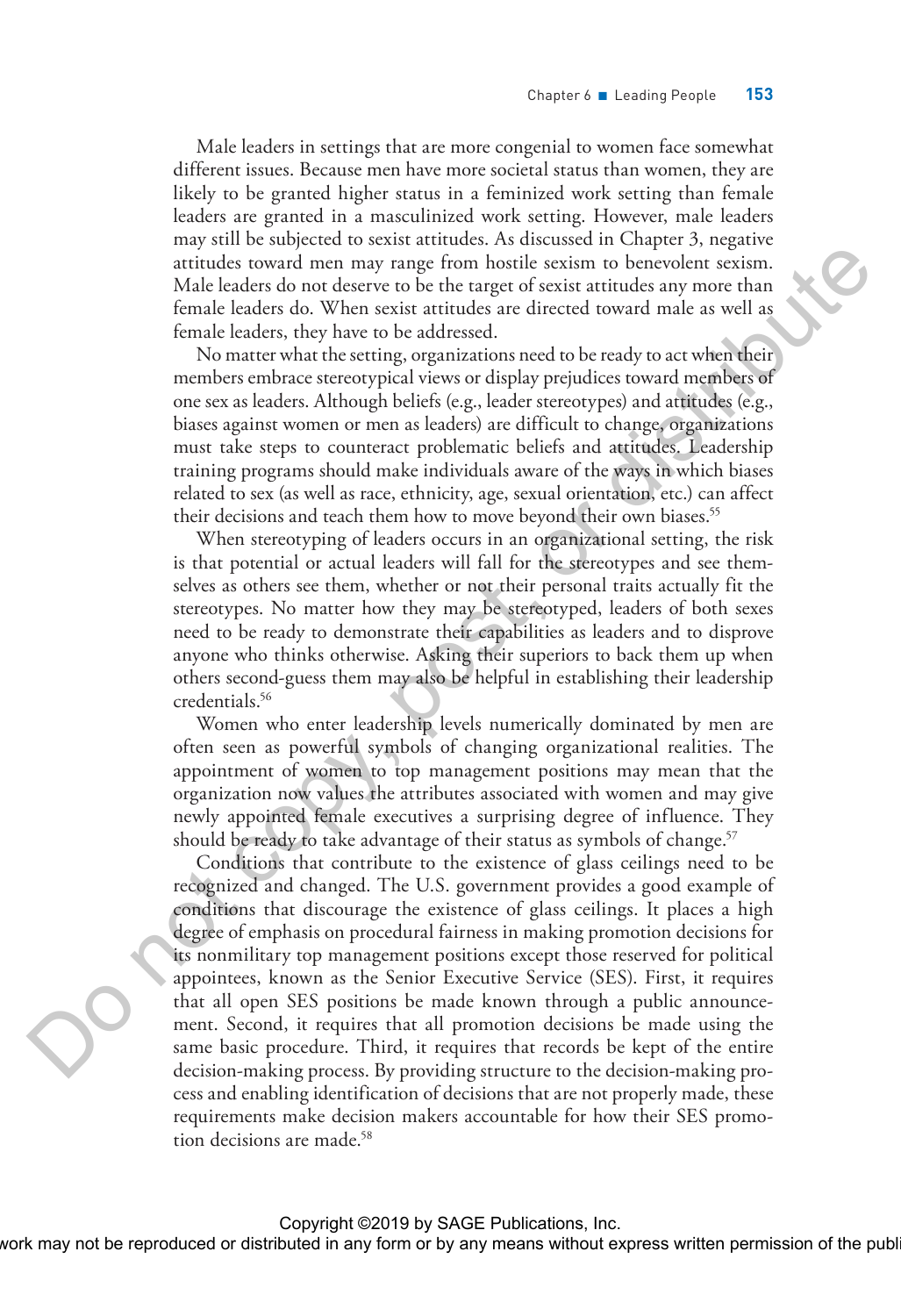The U.S. government's experience suggests that when decision making is open and a systematic procedure is used, conditions that contribute to the existence of glass ceilings may be averted. When procedures for promotion decisions are standardized and criteria for decisions are well established, qualified women may fare at least as well as qualified men. When procedures are not standardized, or when criteria for promotion decisions are unspecified or vague, there may be more occasion for leader stereotypes and prejudices favoring men to affect the outcomes of the promotion process. The promotion procedures used for top management positions in the federal government may also be beneficially applied to promotion decisions about open management positions at lower levels.

In conclusion, evidence increasingly suggests that women tend to be better suited than men to serve as leaders. However, this is *not* to say that organizations should choose women for leader roles on the basis of their sex. The challenge for organizations is to take advantage of and develop the capabilities of all individuals who have the potential to be effective leaders and then create opportunities and conditions that give all leaders a chance to succeed. The proper goal for leadership training programs is not to teach men how to behave more like women or to teach women how to behave more like men. No matter what the intersection of sex, gender, and leadership may be, the goal should be to enhance the likelihood that all leaders are effective. not example the vector or distributed or twich crisis the reproduced or distributed in any form or the system or distributed in any means were stated in any means were stated to publish the system of the publisher. The pu

As for the six blind men who journey to see the elephant, it may be beyond our grasp to gain a full sense of what the intersection of sex, gender, and leadership is like. However, unlike the six blind men, we don't need to engage in heated debate over whose view is superior. None of the ways of seeing that are presented in this chapter as different perspectives of this intersection is inherently superior to the other ways of seeing.<sup>59</sup>

The last word in this update from the sex, gender, and leadership wars appropriately comes from another of the more than 500 responses to the *New*  York Times online debate: 60

Rather than looking backward, I hope that we will look toward the potential of men and women to be great managers and remove obstacles in their way.

#### **Notes**

- 1. Chira, S. (2017, July 21). Why women aren't C.E.O.s, according to women who almost were. *New York Times.* Retrieved August 1, 2017, from https:// www.nytimes.com.
- 2. Gelfand, M. J., Bhawuk, D. P. S., Nishii, L. H., & Bechtold, D. J. (2004). Individualism and collectivism. In R. J. House, P. J. Hanges, M. Javidan,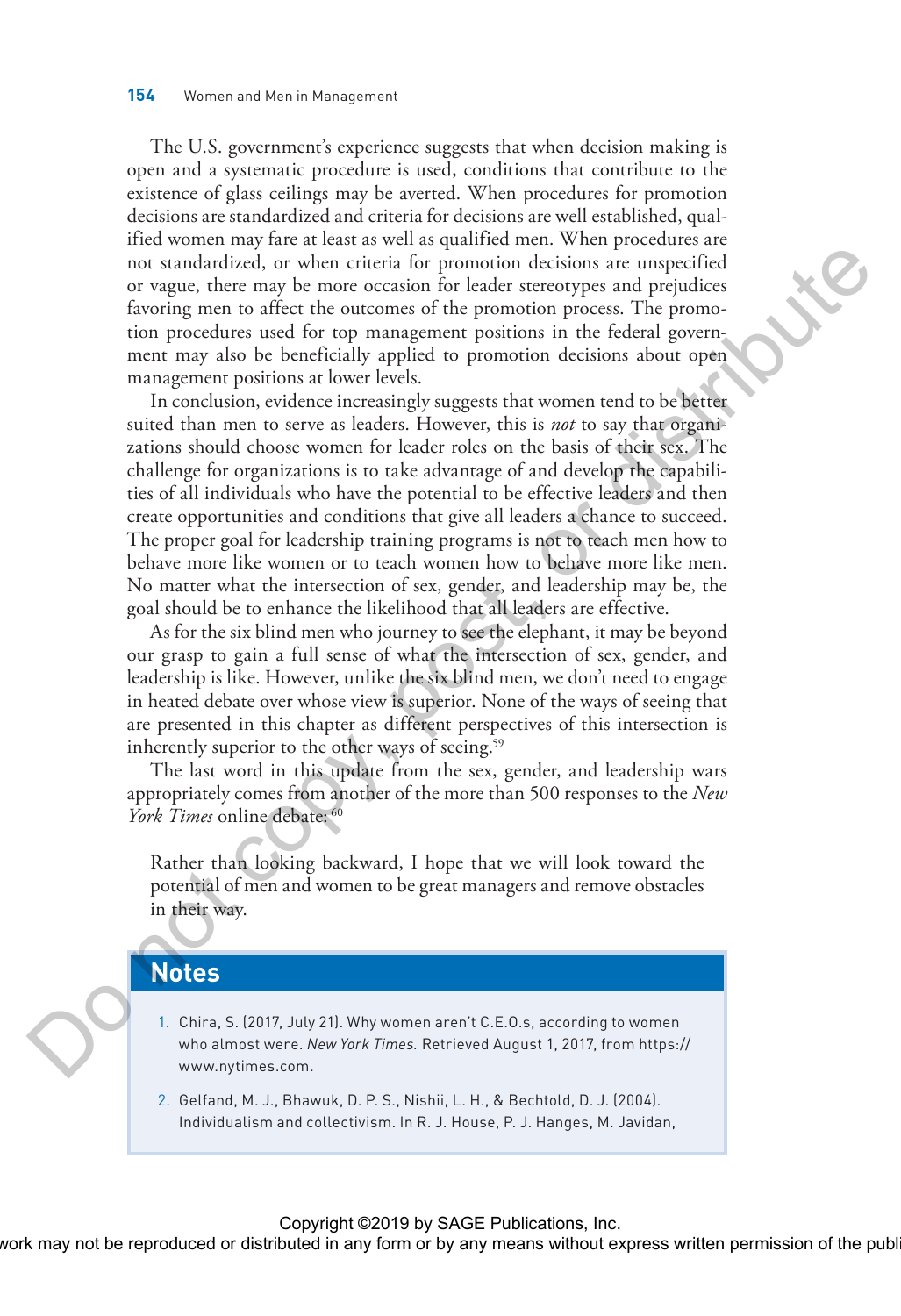P. F. Dorfman, & V. Gupta (Eds.), *Culture, leadership, and organizations: The GLOBE study of 62 societies* (pp. 437–512). Thousand Oaks, CA: Sage, p. 469; Hofstede, G. (2001). *Culture's consequences: Comparing values, behaviors, institutions, and organizations across nations* (2nd ed.). Thousand Oaks, CA: Sage, p. 215.

- 3. Room for debate: Do women make better bosses? (2009, August 2). *New York Times.* Retrieved August 2, 2009, from http://roomfordebate.blogs .nytimes.com.
- 4. Saxe, J. G. (1872). The blind men and the elephant. In *The poems of John Godfrey Saxe.* Retrieved November 22, 2017, from http://en.wikisource.org.
- 5. Powell, G. N. (2014). Sex, gender, and leadership: What do four decades of research tell us? In S. Kumra, R. Simpson, & R. J. Burke (Eds.), *The Oxford handbook of gender in organizations* (pp. 249–268). Oxford, UK: Oxford University Press; Powell, G. N. (2012). Six ways of seeing the elephant: The intersection of sex, gender, and leadership. *Gender in Management: An International Journal, 27,* 119–141; Powell, G. N. (2011). The gender and leadership wars. *Organizational Dynamics, 40,* 1–9; Butterfield, D. A., & Grinnell, J. P. (1999). "Re-viewing" gender, leadership, and managerial behavior: Do three decades of research tell us anything? In G. N. Powell (Ed.), *Handbook of gender and work* (pp. 223–238). Thousand Oaks, CA: Sage. Seaps p. 213.<br>
The represented or distributed in any form or by any means with or by any means without express with the repression or  $\sim$  5 means with  $\sim$  5 means with  $\sim$  5 means with  $\sim$  5 means with the publisher.
	- 6. Simmons, W. W. (2001, January 11). When it comes to choosing a boss, Americans still prefer men. *Gallup News Service.* Retrieved September 10, 2001, from http://www.gallup.com.
	- 7. Brenan, M. (2017, November 16). Americans no longer prefer male boss to female boss. *Gallup News Service.* Retrieved November 20, 2017, from http://www.news.gallup.com.
	- 8. Powell, G. N., & Butterfield, D. A. (2015c). The preference to work for a man or a woman: A matter of sex and gender? *Journal of Vocational Behavior, 86,* 28–37.
		- Schein, V. E. (1975). Relationships between sex role stereotypes and requisite management characteristics among female managers. *Journal of Applied Psychology, 60,* 340–344; Schein, V. E. (1973). The relationship between sex role stereotypes and requisite management characteristics. *Journal of Applied Psychology, 57,* 95–100.
	- 10. Koenig, A. M., Eagly, A. H., Mitchell, A. A., & Ristikari, T. (2011). Are leader stereotypes masculine? A meta-analysis of three research paradigms. *Psychological Bulletin, 137,* 616–642; Schein, V. E. (2007). Women in management: Reflections and projections. *Women in Management Review,*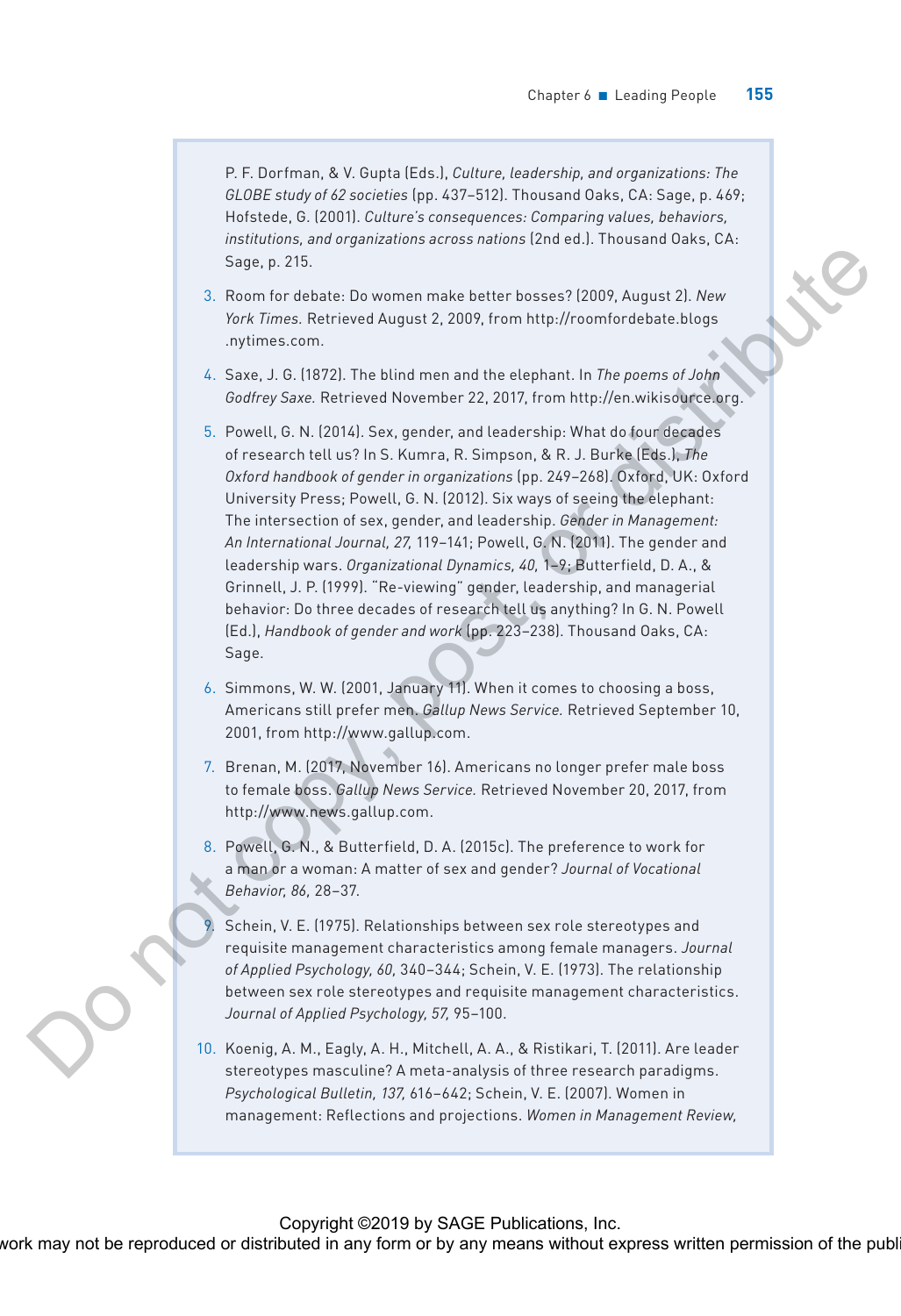*22,* 6–18; Fullagar, C. J., Sumer, H. C., Sverke, M., & Slick, R. (2003). Managerial sex-role stereotyping: A cross cultural analysis. *International Journal of Cross Cultural Management, 3,* 93–107; Schein, V. E. (2001). A global look at psychological barriers to women's progress in management. *Journal of Social Issues, 57,* 675–688; Schein, V. E., Mueller, R., Lituchy, T., & Liu, J. (1996). Think manager—think male: A global phenomenon? *Journal of Organizational Behavior, 17,* 33–41.

- 11. Powell, G. N., & Butterfield, D. A. (1979). The "good manager": Masculine or androgynous? *Academy of Management Journal, 22,* 395–403; Powell, G. N. (1978). *Management styles.* Address to Allstate Insurance Company, Farmington, CT.
- 12. Powell, G. N., & Butterfield, D. A. (2017). Linking leader anti-prototypes and prototypes to gender stereotypes. *Gender in Management: An International Journal, 32,* 128–140; Powell, G. N., & Butterfield, D. A. (2015a). Correspondence between self- and good-manager descriptions: Examining stability and change over four decades. *Journal of Management, 41,* 1745–1773; Powell, G. N., & Butterfield, D. A. (2015d). The role of androgyny in leader prototypes over four decades. *Gender in Management: An International Journal, 30,* 69–86; Powell, G. N., Butterfield, D. A., & Parent, J. D. (2002). Gender and managerial stereotypes: Have the times changed? *Journal of Management, 28,* 177–193; Powell, G. N., & Butterfield, D. A. (1989). The "good manager": Did androgyny fare better in the 1980s? *Group & Organization Studies, 14,* 216–233. From 8 December 2008 (1978-2013) and the repression of the repression or by any means without express with the publisher and the publisher and the publisher and the publisher. This work may not consider the publisher and
	- 13. Boyce, L. A., & Herd, A. M. (2003). The relationship between gender role stereotypes and requisite military leadership characteristics. *Sex Roles, 49,* 365–378.
	- 14. Burton, L. J. (2015). Underrepresentation of women in sport leadership: A review of research. *Sport Management Review, 18,* 155–165; Burton, L. J., Barr, C. A., Fink, J. S., & Bruening, J. E. (2009). "Think athletic director, think masculine?": Examination of the gender typing of managerial subroles within athletic administration positions. *Sex Roles, 61,* 416–426.
	- 15. Powell, G. N., Butterfield, D. A., & Jiang, X. (2018). Why Trump and Clinton won and lost: The roles of hypermasculinity and androgyny. *Equality, Diversity, and Inclusion: An International Journal, 37*, 44–62*;* Powell, G. N., & Butterfield, D. A. (2016). Sex, gender, and leadership in the public sector: Is the role of femininity greater at lower levels? In M. F. Karsten (Ed.), *Gender, race, and ethnicity in the workplace: Emerging issues and enduring challenges* (pp. 181–199). Santa Barbara, CA: Praeger; Powell, G. N., & Butterfield, D. A. (2011). Sex, gender, & the U.S. presidency: Ready for a female president? *Gender in Management: An International Journal, 26,* 394–40; Powell, G. N., & Butterfield, D. A. (1987). Is the "presidential image" reserved for males?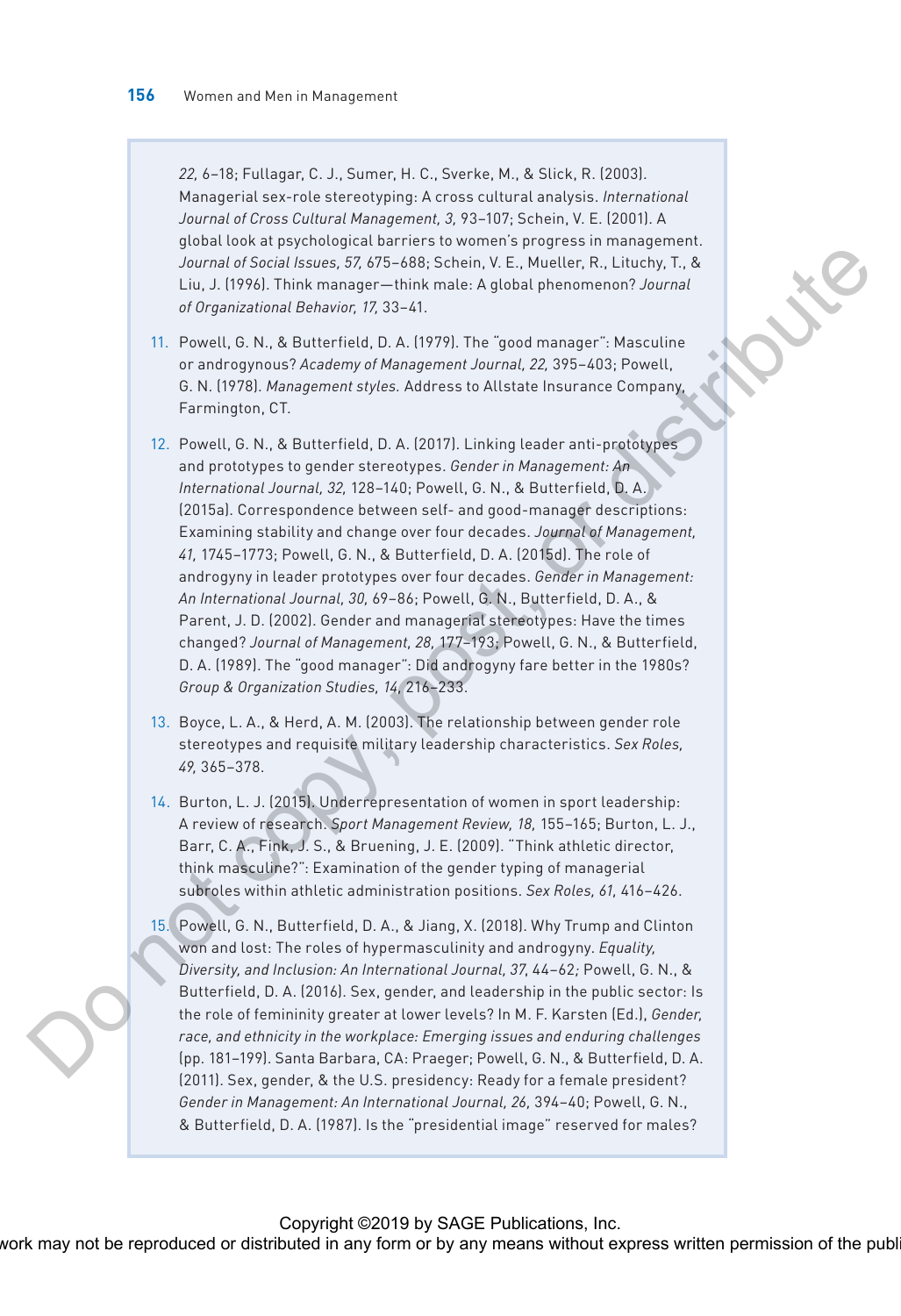Sex-role stereotypes and the 1984 presidential election. *Psychological Reports, 61,* 491–495.

- 16. Vial, A. C., Napier, J. L., & Brescoll, V. L. (2016). A bed of thorns: Female leaders and the self-reinforcing cycle of illegitimacy. *Leadership Quarterly, 27,* 400–414; Heilman, M. E. (2012). Gender stereotypes and workplace bias. *Research in Organizational Behavior, 32,* 113–135; Eagly, A. H., & Karau, S. J. (2002). Role congruity theory of prejudice toward female leaders. *Psychological Review, 109,* 573–598.
- 17. Powell & Butterfield (2015a).
- 18. Masser, B. M., & Abrams, D. (2004). Reinforcing the glass ceiling: The consequences of hostile sexism for female managerial candidates. *Sex Roles, 51,* 609–615; Rudman, L. A., & Kilianski, S. E. (2000). Implicit and explicit attitudes toward female authority. *Personality and Social Psychology Bulletin, 26,* 1315–1328.
- 19. Heilman, M. E., & Parks-Stamm, E. J. (2007). Gender stereotypes in the workplace: Obstacles to women's career progress. In S. J. Correll (Ed.), *Social psychology of gender: Advances in group processes* (Vol. 24, pp. 47–77). Bingley, UK: Emerald; Eagly & Karau; Heilman, M. E. (2001). Description and prescription: How gender stereotypes prevent women's ascent up the organizational ladder. *Journal of Social Issues, 57,* 657–674; Bartol, K. M. (1999). Gender influences on performance evaluations. In G. N. Powell (Ed.), *Handbook of gender and work* (pp. 165–178). Thousand Oaks, CA: Sage*.* This work may not be reproduced or distributed in any form or by any means with the reproduced or distributed in any form or by any produced in any form or by any produced in any form or by any produced in any form or by
	- 20. Martell, R. F., Parker, C., Emrich, C. G., & Crawford, M. S. (1998). Sex stereotyping in the executive suite: "Much ado about something." *Journal of Social Behavior and Personality, 13,* 127–138.
	- 21. LeanIn.org & McKinsey & Company. (2017). *Women in the workplace 2017.* Retrieved November 22, 2017, from https://www.womenintheworkplace .com; Piazza, J. (2016, September 27). Women of color hit a "concrete ceiling" in business. *Wall Street Journal.* Retrieved July 3, 2017, from https://www.wsj.com.
		- 22. Machiavelli, N. (1532). *The prince* (L, Ricci, Trans, 1903, E.R.P. Vincent, Trans, 1935). New York: New American Library, quote on pp. 89–90.
	- 23. Stogdill, R. M. (1974). *Handbook of leadership: A survey of theory and research.* New York: Free Press.
	- 24. Eagly, A. H., & Johannesen-Schmidt, M. C. (2001). The leadership styles of women and men. *Journal of Social Issues, 57,* 781–797; Eagly, A. H., & Johnson, B. T. (1990). Gender and leadership style: A meta-analysis. *Psychological Bulletin, 108,* 233–256.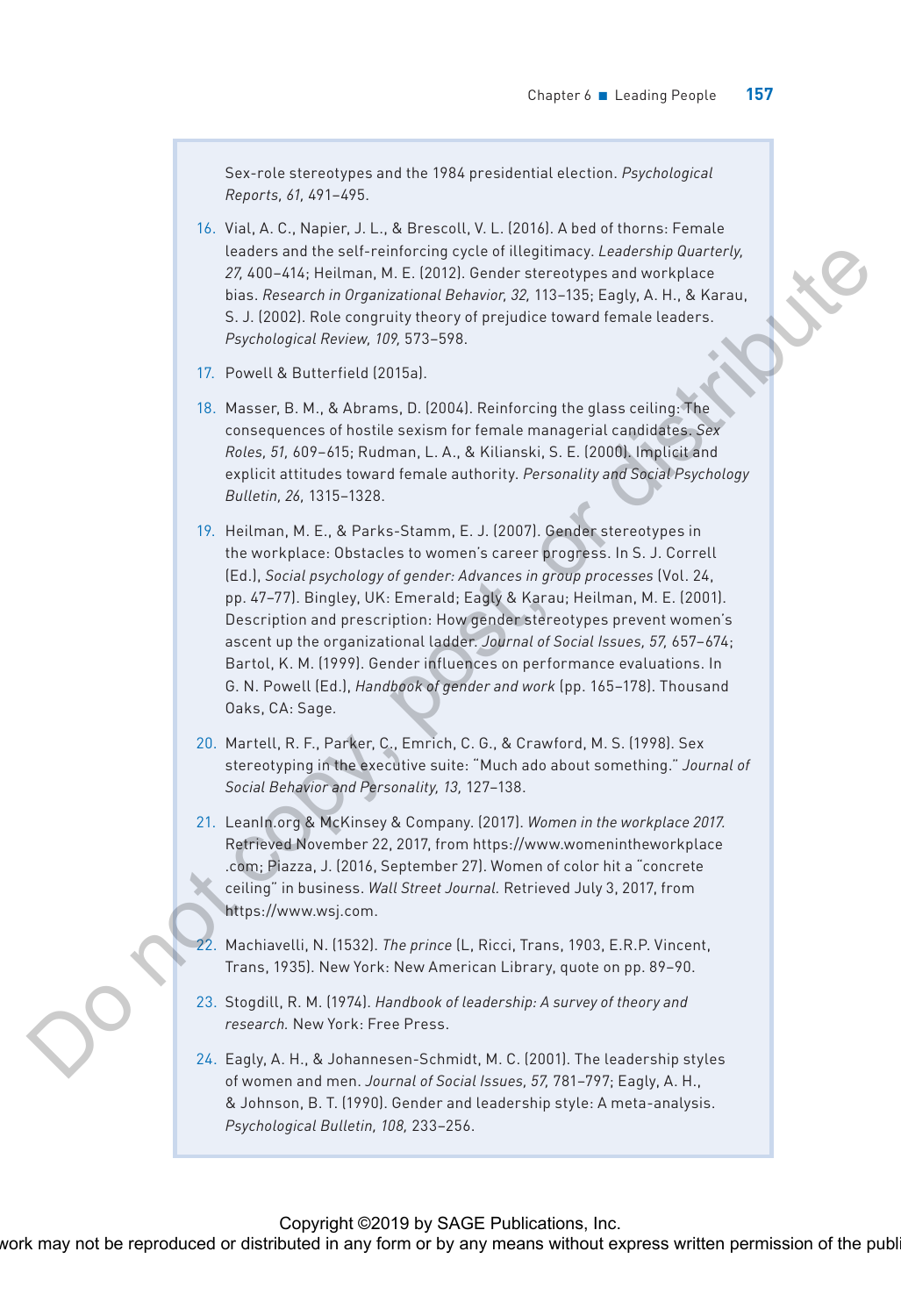- 25. Eagly & Johannesen-Schmidt; Eagly & Johnson.
- 26. Díaz-Sáenz, H. R. (2011). Transformational leadership. In A. Bryman, D. Collinson, K. Grint, B. Jackson, & M. Uhl-Bien (Eds.), *Sage handbook of leadership* (pp. 299–310). Los Angeles: Sage; Powell, G. N., Butterfield, D. A., & Bartol, K. M. (2008). Leader evaluations: A new female advantage? *Gender in Management: An International Journal, 23,* 156–174.
- 27. Bass, B. M., & Riggio, R. E. (2006). *Transformational leadership* (2nd ed.). Mahwah, NJ: Psychology Press; Rafferty, A. E., & Griffin, M. A. (2004). Dimensions of transformational leadership: Conceptual and empirical extensions. *Leadership Quarterly, 15,* 329–354; Bass, B. M., Avolio, B. J., & Atwater, L. (1996). The transformational and transactional leadership of men and women. *Applied Psychology: An International Review, 45*(1), 5–34.
- 28. Eagly, A. H., Johannesen-Schmidt, M. C., & van Engen, M. L. (2003). Transformational, transactional, and laissez-faire leadership styles: A meta-analysis comparing women and men. *Psychological Bulletin, 129,*  569–591; Eagly & Johannesen-Schmidt.
- 29. Park, D. (1997). Androgynous leadership style: An integration rather than a polarization. *Leadership and Organization Development Journal, 18,* 166–171; Park, D. (1996). Sex-role identity and leadership style: Looking for an androgynous leadership style. *Journal of Leadership Studies, 3,* 49–59; Sargent, A. G. (1981). *The androgynous manager.* New York: AMACOM.
- 30. Eagly & Johnson.
- 31. Kark, R. (2004). The transformational leader: Who is (s)he? A feminist perspective. *Journal of Organizational Change Management, 17,* 160–176; Bono, J. E., & Judge, T. A. (2004). Personality and transformational and transactional leadership: A meta-analysis. *Journal of Applied Psychology, 89,* 901–910; Eagly & Johannesen-Schmidt; Ross, S. M., & Offermann, L. R. (1997). Transformational leaders: Measurement of personality attributes and work group performance. *Personality and Social Psychology Bulletin, 23,* 10781086; Bass, Avolio, & Atwater. Instead of any 20-31 is incelled to the reproduced or distribution in any form or by any means without express with the reproduced in any form or by any form or by any means with  $\mu$ . Do not contribute the publisher. The
	- 32. Eagly & Johnson.
	- 33. Eagly, Johannesen-Schmidt, & van Engen.
	- 34. Lowe, K. B., Kroeck, K. G., & Sivasubramaniam, N. (1996). Effectiveness correlates of transformational and transactional leadership: A metaanalytic review of the MLQ literature. *Leadership Quarterly, 7,* 385–425.
	- 35. Eagly, A. H., Karau, S. J., & Makhijani, M. G. (1995). Gender and the effectiveness of leaders: A meta-analysis. *Psychological Bulletin, 117,* 125–145.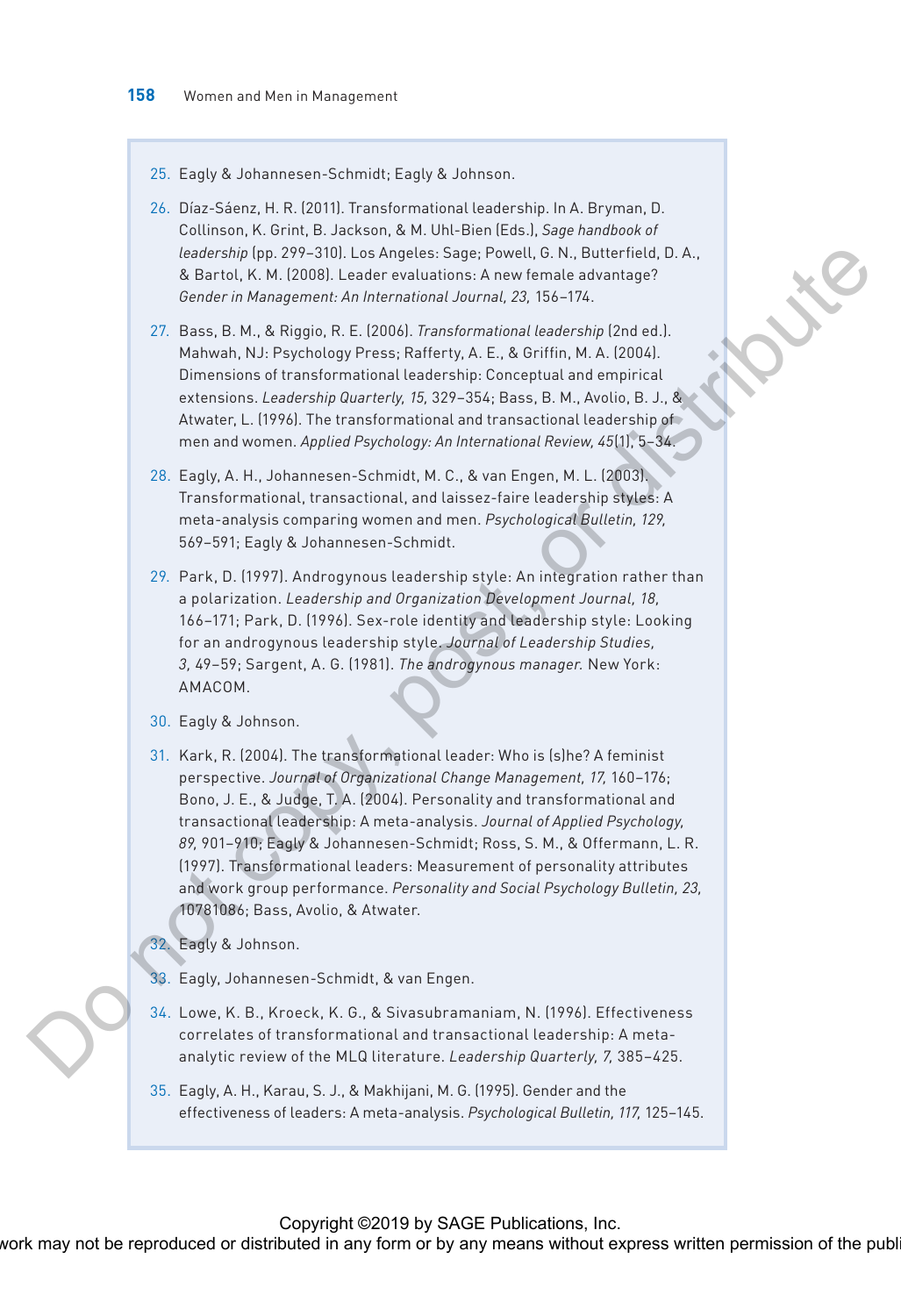- 36. Paustian-Underdahl, S. C., Walker, L. S., & Woehr, D. J. (2014). Gender and perceptions of leader effectiveness: A meta-analysis of contextual moderators. *Journal of Applied Psychology, 99,* 1129–1145.
- 37. Chira; Powell, G. N., & Butterfield, D. A. (2015b). The glass ceiling: What have we learned 20 years on? *Journal of Organizational Effectiveness: People and Performance, 2,* 306–326; Powell, G. N. (1999). Reflections on the glass ceiling: Recent trends and future prospects. In G. N. Powell (Ed.), *Handbook of gender and work* (pp. 325–345). Thousand Oaks, CA: Sage; Powell, G. N., & Butterfield, D. A. (1994). Investigating the "glass ceiling" phenomenon: An empirical study of actual promotions to top management. *Academy of Management Journal, 37,* 68–86.
- 38. Brenan.
- 39. Powell & Butterfield (2015a); Koenig, Eagly, Mitchell, & Ristikari; Schein (2007).
- 40. Morrison, A. M., White, R. P., Van Velsor, E., & the Center for Creative Leadership. (1987). *Breaking the glass ceiling: Can women reach the top of America's largest corporations?* Reading, MA: Addison-Wesley, quote on p. 13.
- 41. Carli, L. L., & Eagly, A. H. (2016). Women face a labyrinth: An examination of metaphors for women leaders. *Gender in Management: An International Journal, 31,* 514–527; Sleek, S. (2015). How brains think. *Observer: Association for Psychological Science, 28*(5), 21; Zimmer, B. (2015, April 3). The phrase "glass ceiling" stretches back decades. *Wall Street Journal.* Retrieved June 5, 2015, from http://www.wsj.com; Smith, P., Caputi, P., & Crittenden, N. (2012). A maze of metaphors around glass ceilings. *Gender in Management: An International Journal, 27,* 436–448.
- 42. Riger, S., & Galligan, P. (1980). Women in management: An exploration of competing paradigms. *American Psychologist, 35,* 902–910.
- 43. Kossek, E. E., Su, R., & Wu, L. (2017). "Opting out" or "pushed out"? Integrating perspectives on women's career equality for gender inclusion and interventions. *Journal of Management, 43,* 228–254; Hoobler, J. M., Lemmon, G., & Wayne, S. J. (2014). Women's managerial aspirations: An organizational development perspective. *Journal of Management, 40,* 703–730; Powell, G. N., & Butterfield, D. A. (2013). Sex, gender, and aspirations to top management: Who's opting out? Who's opting in? *Journal of Vocational Behavior, 82,* 30–36; Kuperberg, A., & Stone, P. (2008). The media depiction of women who opt out. *Gender & Society, 22,* 497–517; Belkin, L. (2003, October 26). The opt-out revolution. *New York Times.* Retrieved September 9, 2010, from http://www.nytimes.com. The three velocity may not be repressed on distribution in a complete permission or distributed or distributed or distributed in a mean of the publisher. This was not complete control to the publisher. This was not contro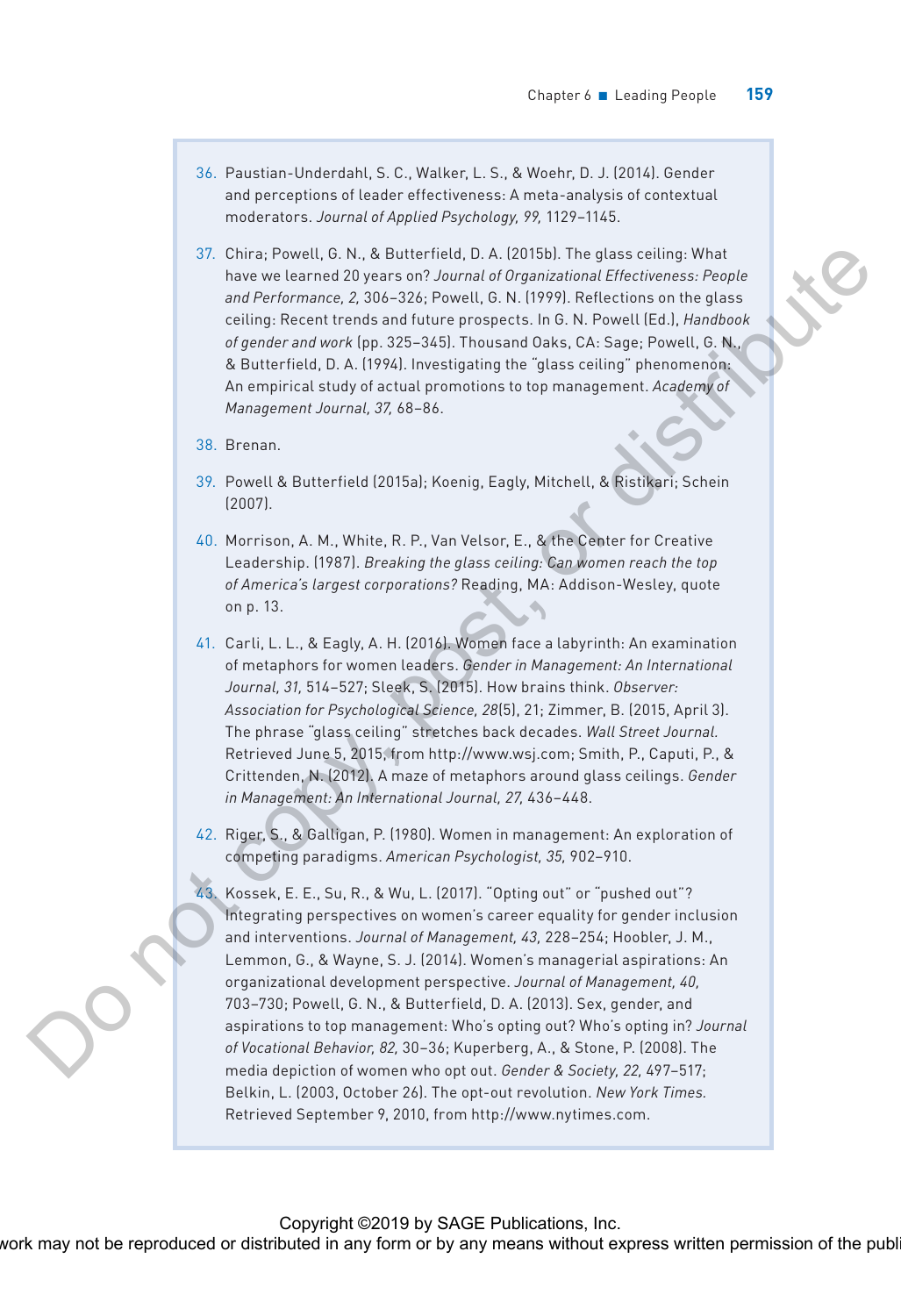- 44. Gatrell, C., Cooper, C. L., CBE, & Kossek, E. E. (2017). Maternal bodies as taboo at work: New perspectives on the marginalizing of senior-level women in organizations. *Academy of Management Perspectives, 31,* 239–252; Sherman, G. D., Lerner, J. S., Josephs, R. A., Renshon, J., & Gross, J. J. (2016). The interaction of testosterone and cortisol is associated with attained status in male executives. *Journal of Personality and Social Psychology, 110,* 921–929; Ashcraft, K. L. (1999). Managing maternity leave: A qualitative analysis of temporary executive succession. *Administrative Science Quarterly, 44,* 240–280.
- 45. Powell & Butterfield (2015b); Calás, M. B., Smircich, L., & Holvino, E. (2014). Theorizing gender-and-organization: Changing times . . . changing theories? In S. Kumra, R. Simpson, & R. J. Burke (Eds.), *The Oxford handbook of gender in organizations* (pp. 17–52). Oxford: Oxford University Press; Maier, M. (1999). On the gendered substructure of organization: Dimensions and dilemmas of corporate masculinity. In G. N. Powell (Ed.), *Handbook of gender and work* (pp. 69–93). Thousand Oaks, CA: Sage; Alvesson, M. & Due Billing, Y. (2009). *Understanding gender and organizations* (2nd ed.). London: Sage; Mintzberg, H., & Van der Hayden, L. (1999). Organigraphs: Drawing how companies really work. *Harvard Business Review, 7* (5), 87–94.
- 46. Gupta, V. K., Han, S., Mortal, S. C., Silveri, S. (D.), & Turban, D. B. (2018). Do women CEOs face greater threat of shareholder activism compared to male CEOs? A role congruity perspective. *Journal of Applied Psychology, 103,* 228–236; Ryan, M. K., Haslam, S. A., Morgenroth, T., Rink, F., Stoker, J., & Peters, K. (2016). Getting on top of the glass cliff: Reviewing a decade of evidence, explanations, and impact. *Leadership Quarterly, 27,* 446–455; Glass, C., & Cook, A. (2016). Leading at the top: Understanding women's challenges above the glass ceiling*. Leadership Quarterly, 27,* 51–63; Simons, J. (2016, November 1). Female CEOs get blamed more than male counterparts. *Wall Street Journal.* Retrieved November 4, 2016, from http://www.wsj.com; Feintzeig, R. & Lublin, J. S. (2016, August 9). Female CEOs, still a rarity, face extra pressures. *Wall Street Journal.* Retrieved August 16, 2016, from http://www.wsj.com; Favaro, K., Karlsson, P-O., & Neilson, G. L. (2014). *The 2013 chief executive study: Women CEOs of the last 10 years.* New York: Strategy&. Retrieved June 24, 2015, from http://www .strategyand.pwc.com; Gartzia, L., Ryan, M. K., Balluerka, N., & Aritzeta, A. (2012). Think crisis—think female: Further evidence. *European Journal of Work and Organizational Psychology, 21,* 603–628; Ryan, M. K., Haslam, S. A., Hersby, M. D., & Bongiorno, R. (2011). Think crisis—think female: The glass cliff and contextual variation in the think manager—think male stereotype. *Journal of Applied Psychology, 96,* 470–484. CD13. The nation of the reproduced or distributed in any form or by any means without express with the reproduced in any form or by any means with the reproduced in any form or by any form or by any form or by any form or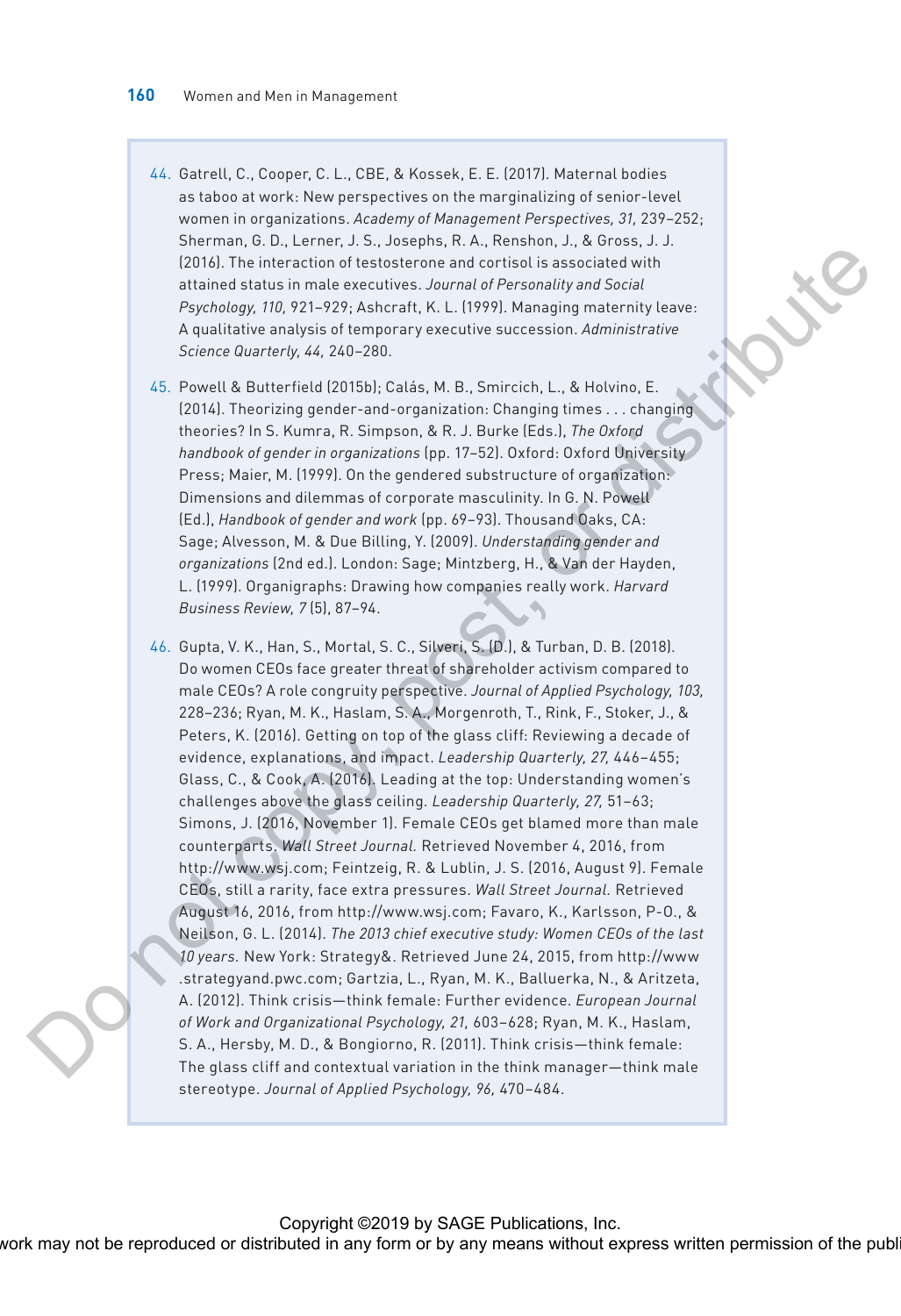- 47. Lyness, K. S., & Terrazas, J. M. B. (2006). Women in management: An update on their progress and persistent challenges. In G. P. Hodgkinson & J. K. Ford (Eds.), *International review of industrial and organizational psychology,* (Vol. 21 pp. 267–294). Chichester, UK: Wiley.
- 48. Sheppard, L. D., & Aquino, K. (2017). Sisters at arms: A theory of female samesex conflict and its problematization in organizations. *Journal of Management, 43,* 691–715; Derks. B., Van Laar, C., & Ellemers, N. (2016). The queen bee phenomenon: Why women leaders distance themselves from junior women. *Leadership Quarterly, 27,* 456–469; Mavin, S., Grandy, G., & Williams, J. (2014). Experiences of women elite leaders doing gender: Intra-gender microviolence between women. *British Journal of Management, 25,* 439–455, quote on p. 441; Ellemers, N., Rink, F., Derks, B., & Ryan, M. K. (2012). Women in high places: When and why promoting women into top positions can harm them individually or as a group (and how to prevent this). *Research in Organizational Behavior, 32,* 163–187; Staines, G., Tavris, C., & Jayaratne, T. E. (1973). The queen bee syndrome. *Psychology Today, 7*(8), 55–60. This work may not be reproduced or distributed in any form or by any form or by any form or by any form or by any means with the publisher or the publisher of the publisher of the publisher. The content of the publisher o
	- 49. Lublin, J. S. (2014, November 11). Female CEOs make room for female directors. *Wall Street Journal.* Retrieved June 19, 2015, from http://www .wsj.com; Kurtulus, F. A., & Tomaskovic-Devey, D. (2012). Do female managers help women to advance? A panel study using EEO-1 records. *Annals of the American Academy of Political and Social Science, 639,* 173–197; Elsaid, E., & Ursel, N. D. (2011). CEO succession, gender and risk taking. *Gender in Management: An International Journal, 26,* 499–512; Matsa, D. A., & Miller, A. R. (2011). Chipping away at the glass ceiling: Gender spillovers in corporate leadership. *American Economic Review: Papers and Proceedings, 101,* 635–639; Ely, R. J. (1994). The effects of organizational demographics and social identity on relationships among professional women. *Administrative Science Quarterly, 39,* 203–238.
	- 50. Piazza; Rosette, A. S., Koval, C. Z., Ma, A., & Livingston, R. (2016). Race matters for women leaders: Intersectional effects on agentic deficiencies and penalties. *Leadership Quarterly, 27,* 429–445; Sanchez-Hucles, J. V., & Davis, D. D. (2010). Women and women of color in leadership. *American Psychologist, 65,* 171–181; Ospina, S., & Foldy, E. (2009). A critical review of race and ethnicity in the leadership literature: Surfacing context, power and the collective dimensions of leadership. *Leadership Quarterly, 20,* 876–896; Parker, P. S., & ogilvie, d. t. (1996). Gender, culture, and leadership: Toward a culturally distinct model of African-American women executives' leadership strategies. *Leadership Quarterly, 7,* 189–214.
	- 51. Eagly, A. H., Gartzia, L., & Carli, L. L. (2014). Female advantage: Revisited. In S. Kumra, R. Simpson, & R. J. Burke (Eds.), *The Oxford handbook of*